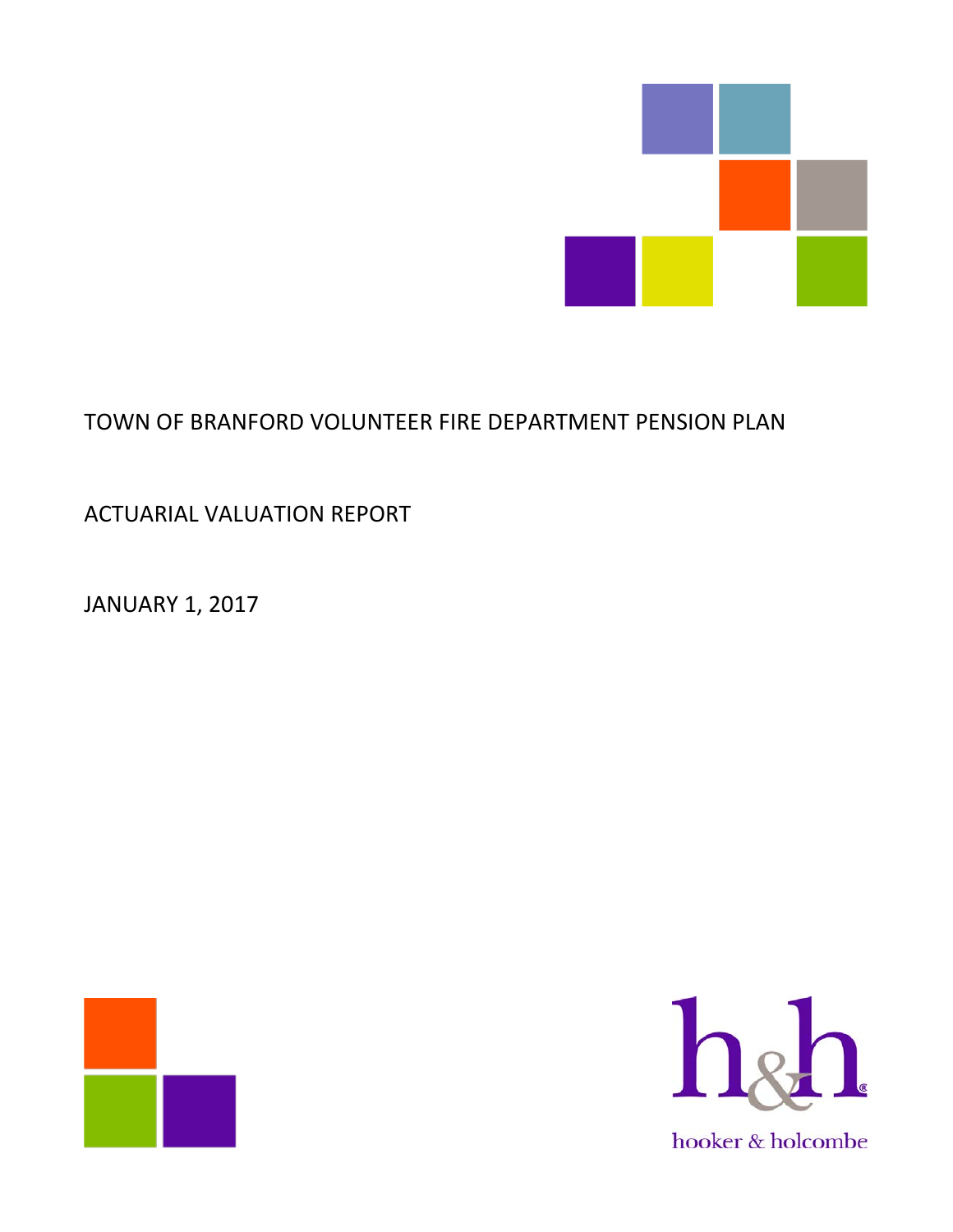

### **Table of Contents**

# **Report Prepared By:**

Timothy A. Ryor Senior Vice President and Consulting Actuary 860.856.2102 TRyor@hhconsultants.com

Jola Kolc **Actuarial Analyst** 860.856.2124 JKolc@hhconsultants.com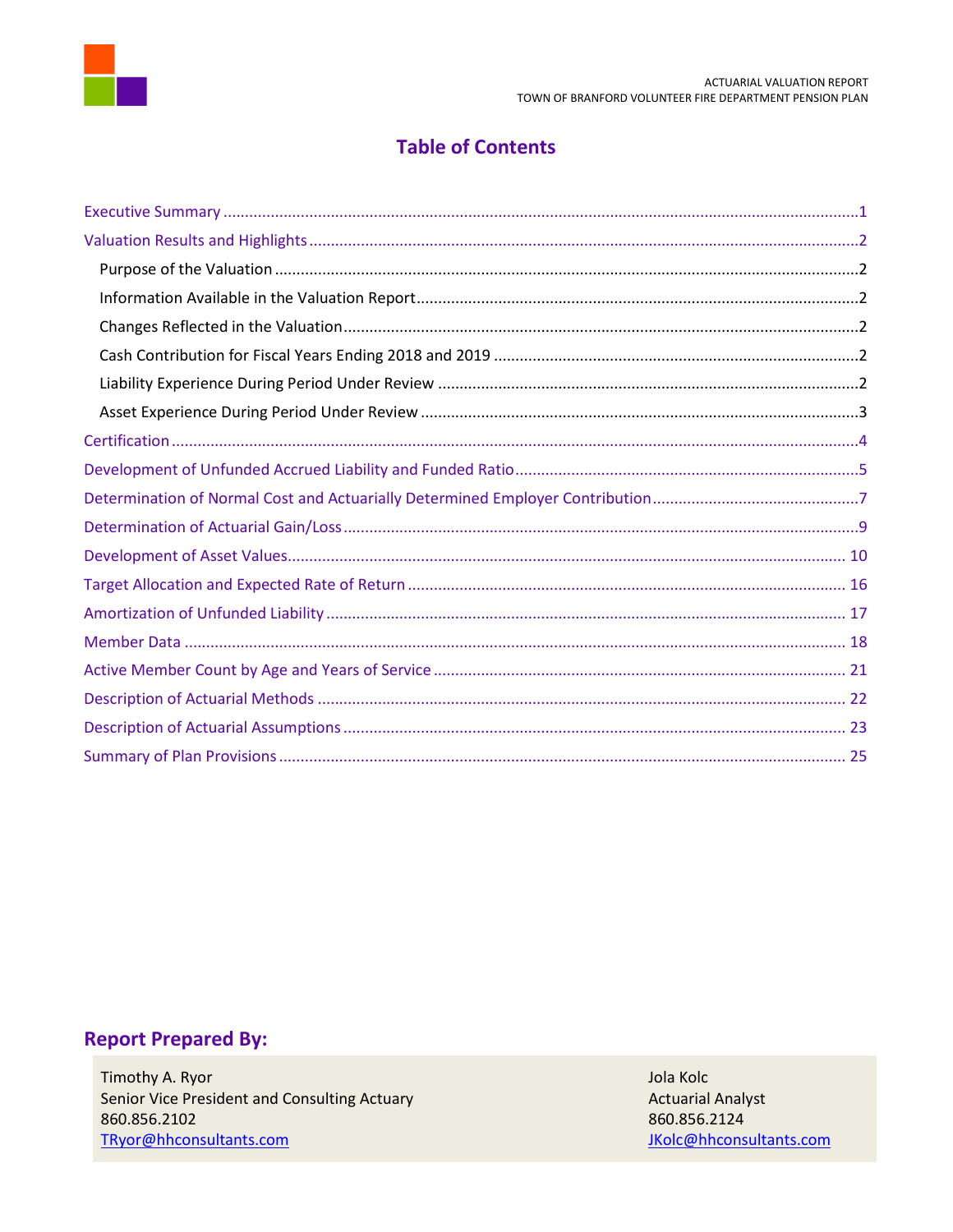

# **Executive Summary**

<span id="page-2-0"></span>

|                                                     | <b>January 1, 2017</b> | <b>January 1, 2015</b> |
|-----------------------------------------------------|------------------------|------------------------|
| <b>Number of members</b>                            |                        |                        |
| Active employees                                    | 208                    | 203                    |
| Terminated vested members                           | $\mathbf{0}$           | $\mathbf 0$            |
| Retired, disabled and beneficiaries                 | 18                     | 17                     |
| Total                                               | 226                    | 220                    |
| Covered employee payroll                            | N/A                    | N/A                    |
| Average plan salary                                 | N/A                    | N/A                    |
| Actuarial present value of future benefits          | 1,461,858              | 1,318,099              |
| <b>Actuarial accrued liability</b>                  | 1,256,486              | 1,120,645              |
| <b>Plan assets</b>                                  |                        |                        |
| Market value of assets                              | 911,748                | 534,163                |
| Actuarial value of assets                           | 954,218                | 540,595                |
| <b>Unfunded accrued liability</b>                   | 302,268                | 580,050                |
| <b>Funded ratio</b>                                 | 75.9%                  | 48.2%                  |
| Actuarially determined employer contribution (ADEC) |                        |                        |
| Fiscal year ending                                  | 2019                   | 2017                   |
| <b>ADEC</b>                                         | 59,050                 | 86,184                 |
| Fiscal year ending                                  | 2020                   | 2018                   |
| <b>ADEC</b>                                         | 59,640                 | 86,184                 |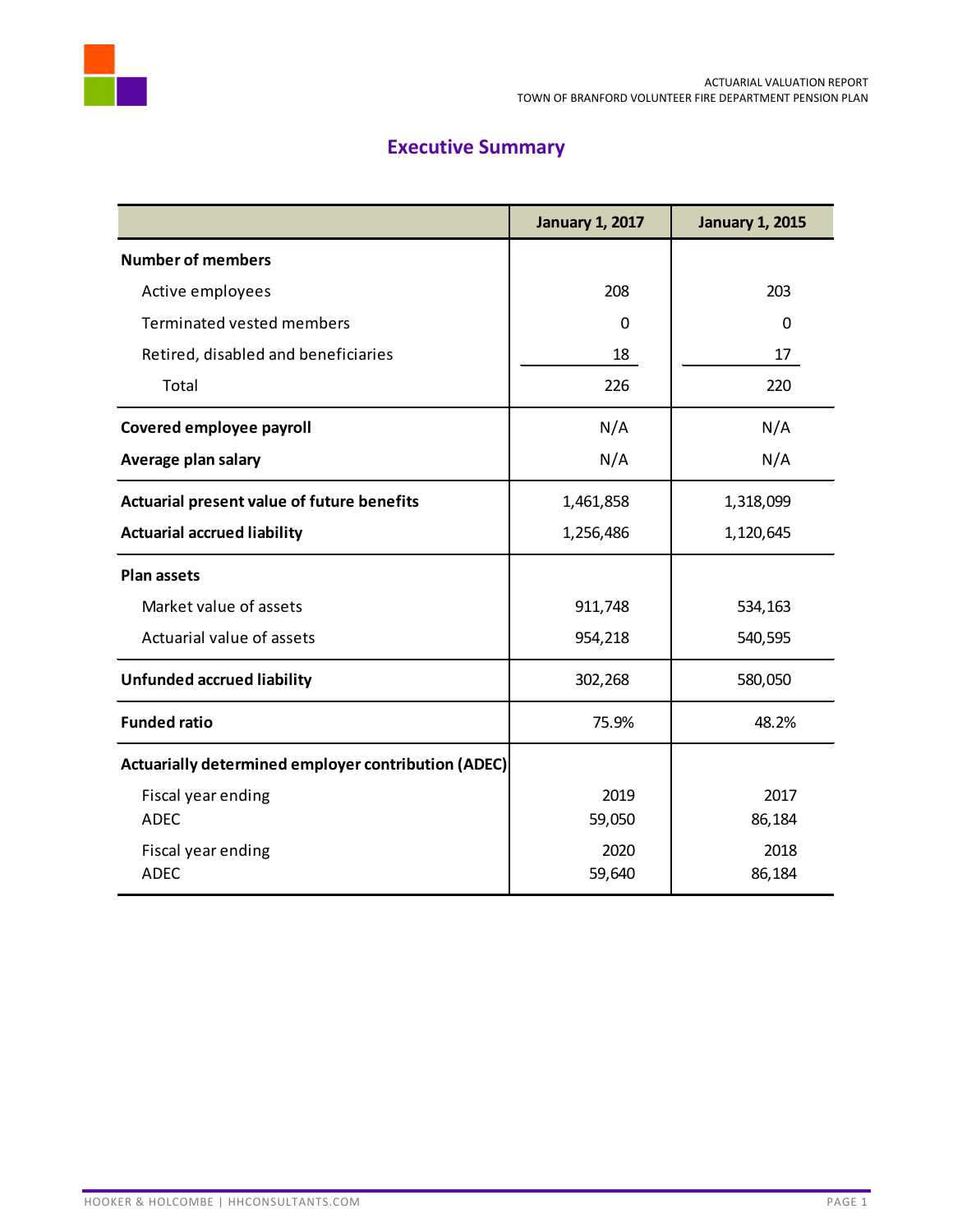

### **Valuation Results and Highlights**

### <span id="page-3-1"></span><span id="page-3-0"></span>**Purpose of the Valuation**

The purpose of the valuation is to develop the Actuarially Determined Employer Contribution (ADEC).

The ultimate cost of a pension plan is based primarily on the level of benefits promised by the plan. The pension fund's investment earnings serve to reduce the cost of plan benefits and expenses. Thus,

Ultimate cost = Benefits Paid + Expenses Incurred – Investment Return – Employee Contributions

The actuarial cost method distributes this ultimate cost over the working lifetime of current plan participants. By means of this budgeting process, costs are allocated to both past and future years, and a cost is assigned to the current year. The current year's allocated cost, or normal cost, is the building block upon which the actuarially determined employer contribution is developed. The January 1, 2017 valuation produces the contributions for the fiscal years ending 2019 and 2020.

### <span id="page-3-2"></span>**Information Available in the Valuation Report**

The Executive Summary is intended to emphasize the notable results of the valuation from the perspective of the Plan Sponsor. Supporting technical detail is documented in Results of the Valuation, Supporting Exhibits and Description of Actuarial Methods and Assumptions. A concise summary of the principal provisions of the Plan is outlined in Summary of Plan Provisions.

### <span id="page-3-3"></span>**Changes Reflected in the Valuation**

The actuarial assumptions listed below have been changed in this year's valuation. See the Actuarial Methods and Assumptions for a complete description of the changes.

- Investment rate of return
- **Mortality**
- Inflation

### <span id="page-3-4"></span>**Cash Contribution for Fiscal Years Ending 2019 and 2020**

| The Town cost is: | 2019 Fiscal Year | 2020 Fiscal Year |
|-------------------|------------------|------------------|
|                   | \$59,050         | \$59,640         |

### <span id="page-3-5"></span>**Liability Experience During Period Under Review**

The plan experienced a net actuarial loss on liabilities of \$91 since the prior valuation.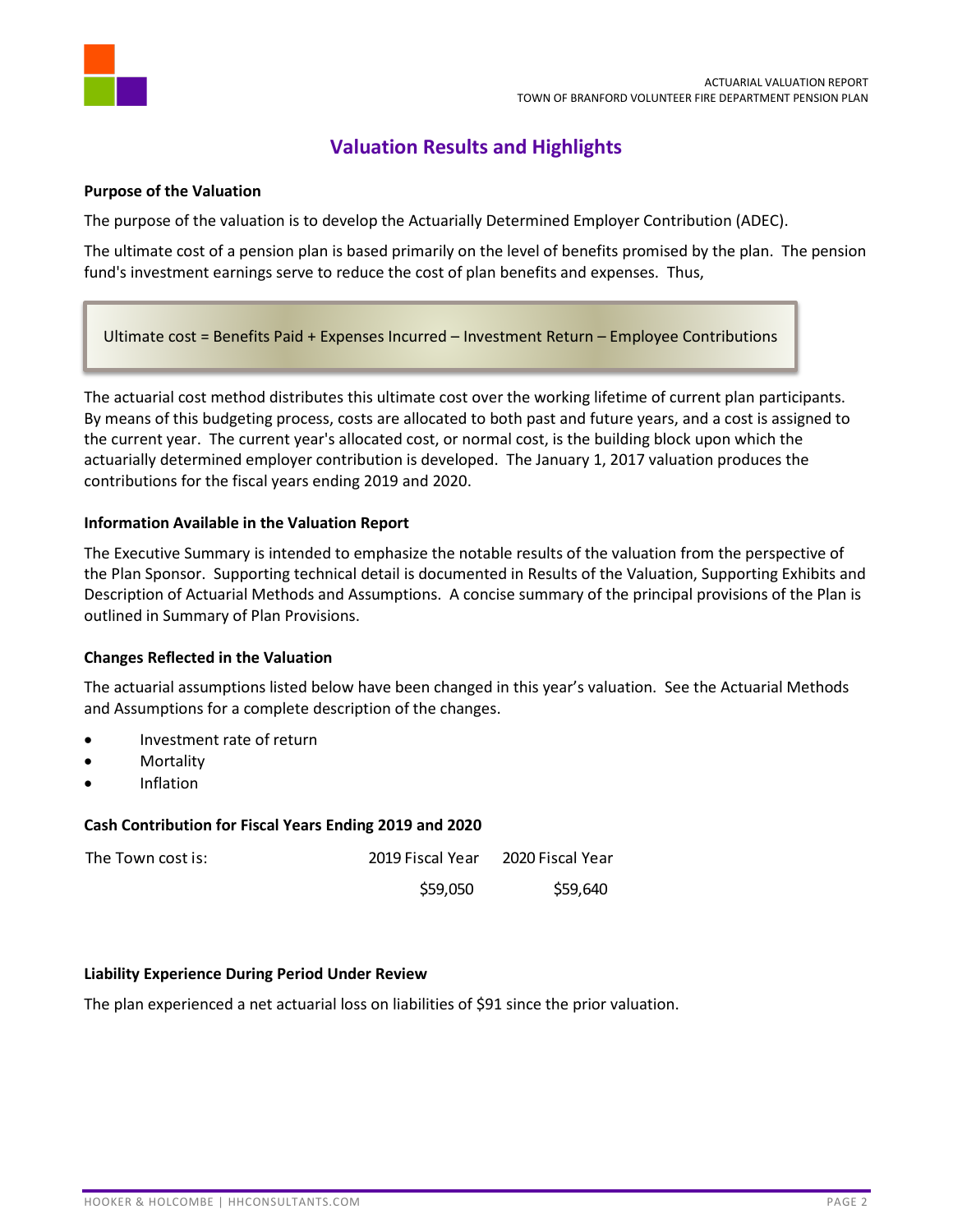

### <span id="page-4-0"></span>**Asset Experience During Period Under Review**

|                              | 2015 Fiscal Year 2016 Fiscal Year |      |
|------------------------------|-----------------------------------|------|
| Market Value Basis           | $-4.1\%$                          | 6.8% |
| <b>Actuarial Value Basis</b> | 4.2%                              | 5.1% |

The Actuarial Value of assets, rather than the Market Value, is used to determine plan contributions. The Actuarial Value spreads the asset volatility over 5 years, thereby smoothing out fluctuations that are inherent in the Market Value.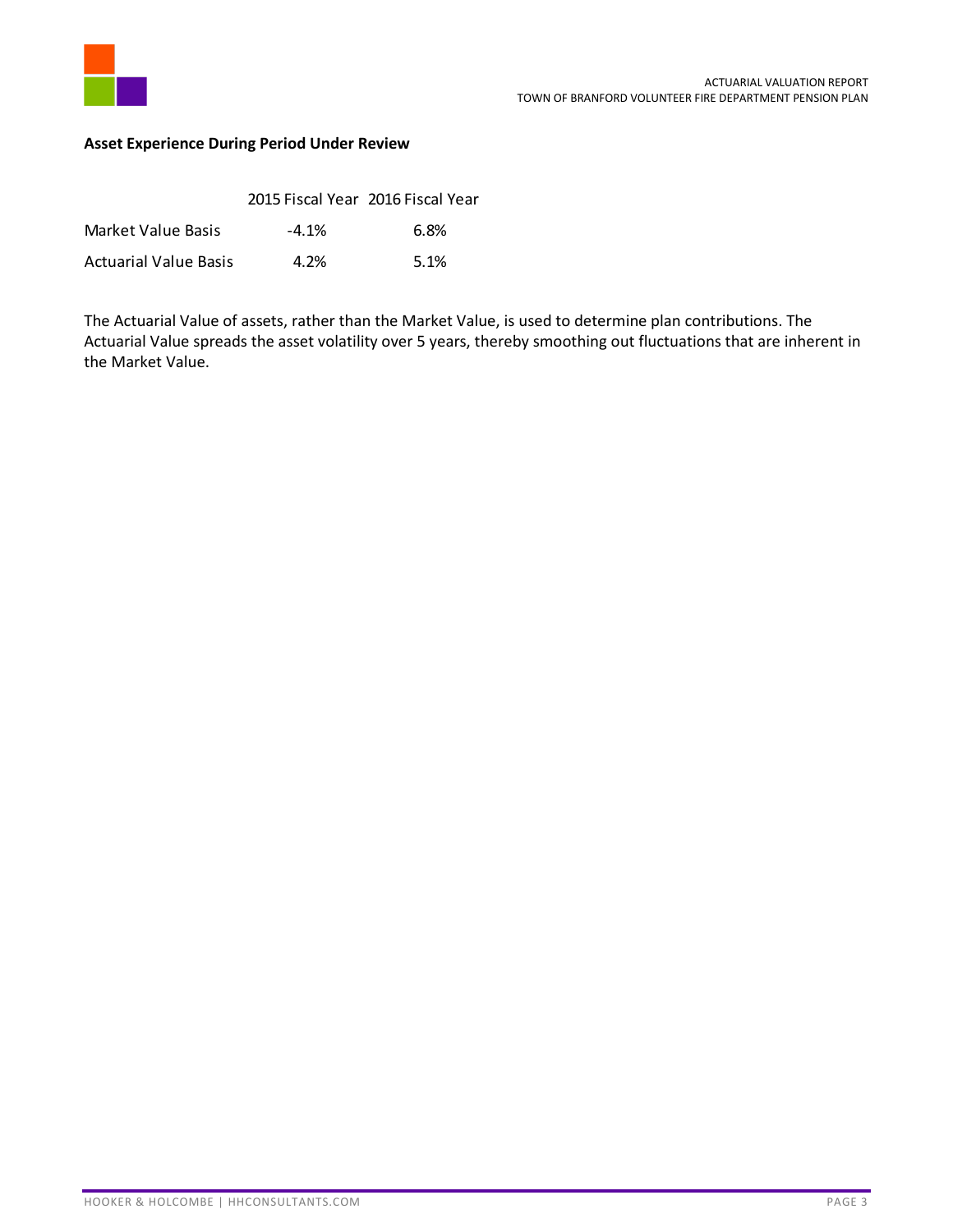

## **Certification**

<span id="page-5-0"></span>This report presents the results of the January 1, 2017 Actuarial Valuation for Town of Branford Volunteer Fire Department Pension Plan (the Plan) for the purpose of estimating the funded status of the Plan and determining the Actuarially Determined Employer Contributions (ADECs) for the fiscal years ending June 30, 2019 and June 30, 2020. This report is intended to satisfy the requirements of Connecticut General Statute 7-450a. This report may not be appropriate for any other purpose.

The valuation has been performed in accordance with generally accepted actuarial principles and practices. It is intended to comply with all applicable Actuarial Standards of Practice.

I certify that the actuarial assumptions and methods that were selected by me and represent my best estimate of anticipated actuarial experience under the Plan.

In preparing this valuation, I have relied on employee data provided by the Plan Sponsor, and on asset and contribution information provided by the Trustee. I have audited neither the employee data nor the financial information, although I have reviewed them for reasonableness.

The results in this valuation report are based on the Plan as summarized in the *Summary of Plan Provisions* section of this report and the actuarial assumptions and methods detailed in the *Description of Actuarial Methods and Assumptions* section of this report.

Future actuarial measurements may differ significantly from the current measurements presented in this report due to factors such as, but not limited to, the following: plan experience differing from that anticipated by the economic or demographic assumptions; changes in economic or demographic assumptions; increases or decreases expected as part of the natural operation of the methodology used for these measurements (such as the end of an amortization period or additional cost or contribution requirements based on the Plan's funded status); and changes in plan provisions or applicable law. Due to the limited scope of this report, an analysis of the potential range of such future measurements has not been performed.

I have no relationship with the employer or the Plan that would impair, or appear to impair, my objectivity in performing the work presented in this report. I am a member of the American Academy of Actuaries and meet its Qualification Standards to render the actuarial opinion contained herein.

Timothy A. Ryor, FSPA, FCA, MAAA Enrolled Actuary 17-05126

December 12, 2017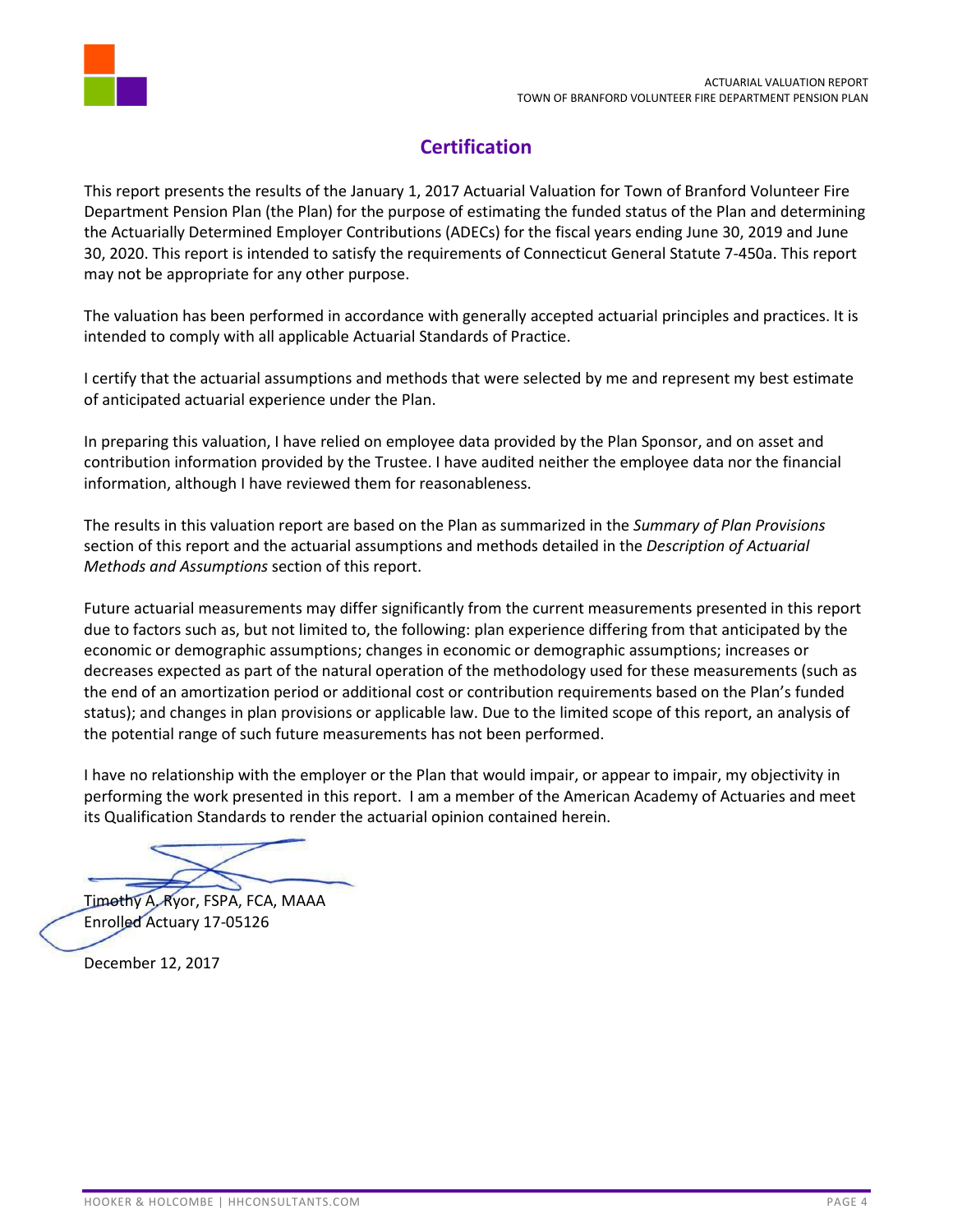

# <span id="page-6-0"></span>Actuarial accrued liability for inactive members Retired, disabled and beneficiaries  $\vert$  \$340,672  $\vert$  \$321,405 Terminated vested members 0 0 Total 340,672 321,405 Actuarial accrued liability for active employees | 915,814 | 799,240 Total actuarial accrued liability 1,256,486 1,120,645 Actuarial value of assets 954,218 540,595 Unfunded accrued liability and the state of the state of the state of the state of the state of the state of t Funded ratio  $\begin{array}{ccc} 1 & 0 & 0 \\ 0 & 0 & 0 \\ 0 & 0 & 0 \end{array}$  48.2% **January 1, 2017 January 1, 2015**

### **Development of Unfunded Accrued Liability and Funded Ratio**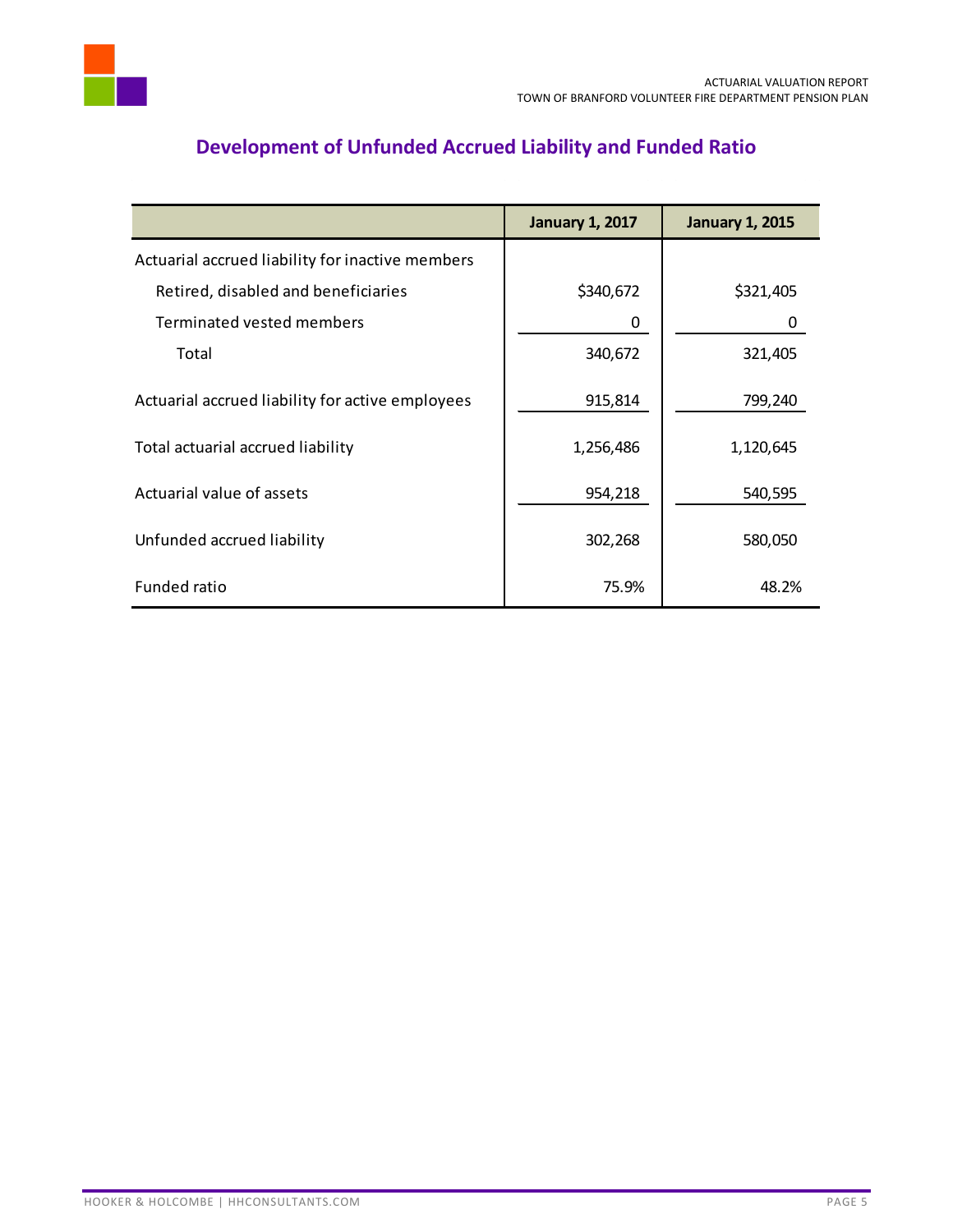

### **Actuarial Accrued Liability vs. Actuarial Value of Assets**

### **Funded Ratio**

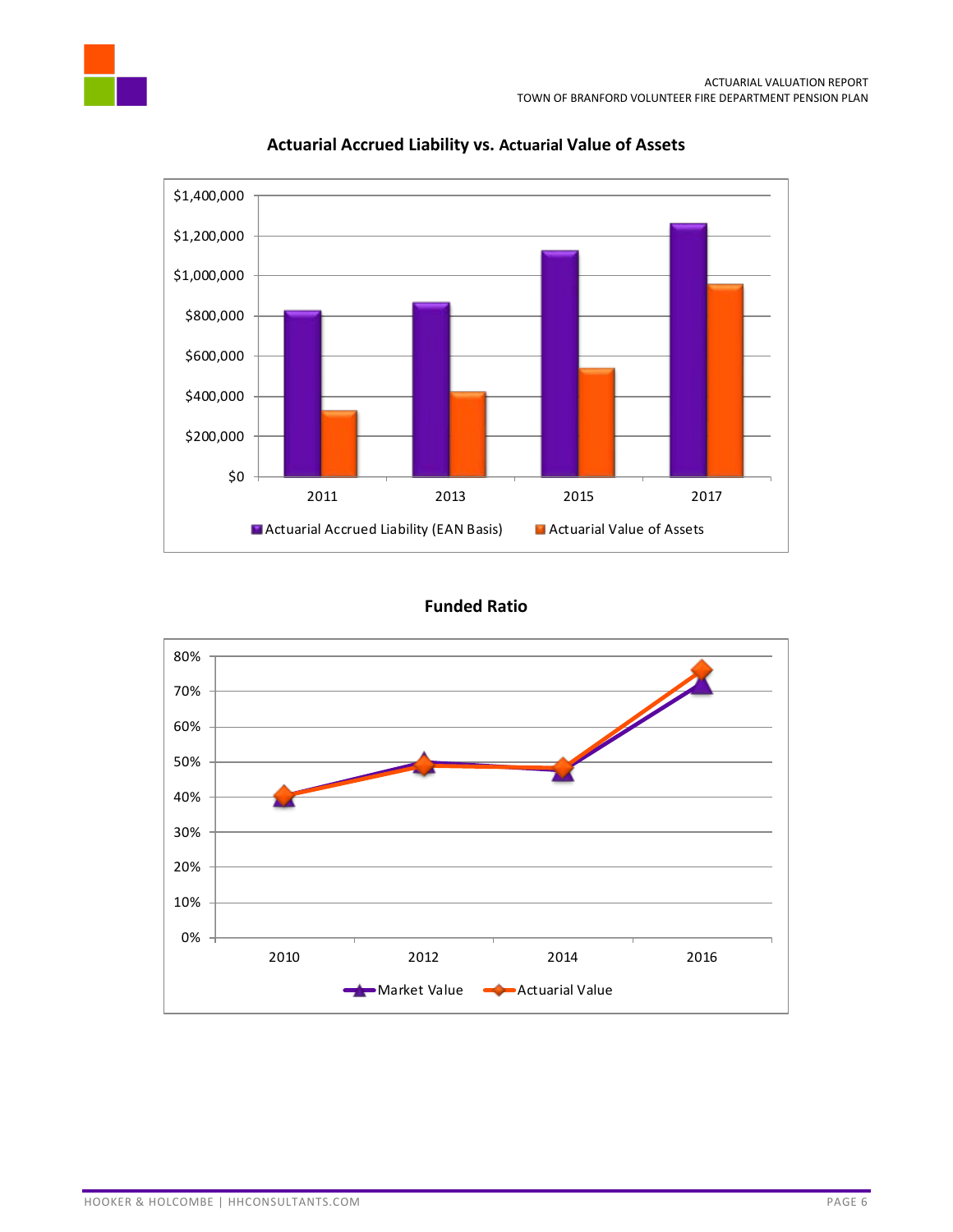

# <span id="page-8-0"></span>**Determination of Normal Cost and Actuarially Determined Employer Contribution**

|                                              | <b>January 1, 2017</b> | <b>January 1, 2015</b> |
|----------------------------------------------|------------------------|------------------------|
| Gross normal cost                            | \$19,977               | \$18,559               |
| Town's normal cost                           | 19,977                 | 18,559                 |
| Amortization of unfunded accrued liability   | 35,176                 | 61,987                 |
| Contribution before adjustment as of the     |                        |                        |
| valuation date                               | 55,153                 | 80,546                 |
| Contribution rounded to nearest \$10         | 55,150                 | 80,550                 |
| Fiscal year ending                           | 2019                   | 2017                   |
| Adjustment for interest and inflation        | 3,900                  | 5,634                  |
| Actuarially determined employer contribution | 59,050                 | 86,184                 |
| Fiscal year ending                           | 2020                   | 2018                   |
| Adjustment for interest and inflation        | 590                    | 0                      |
| Actuarially determined employer contribution | 59,640                 | 86,184                 |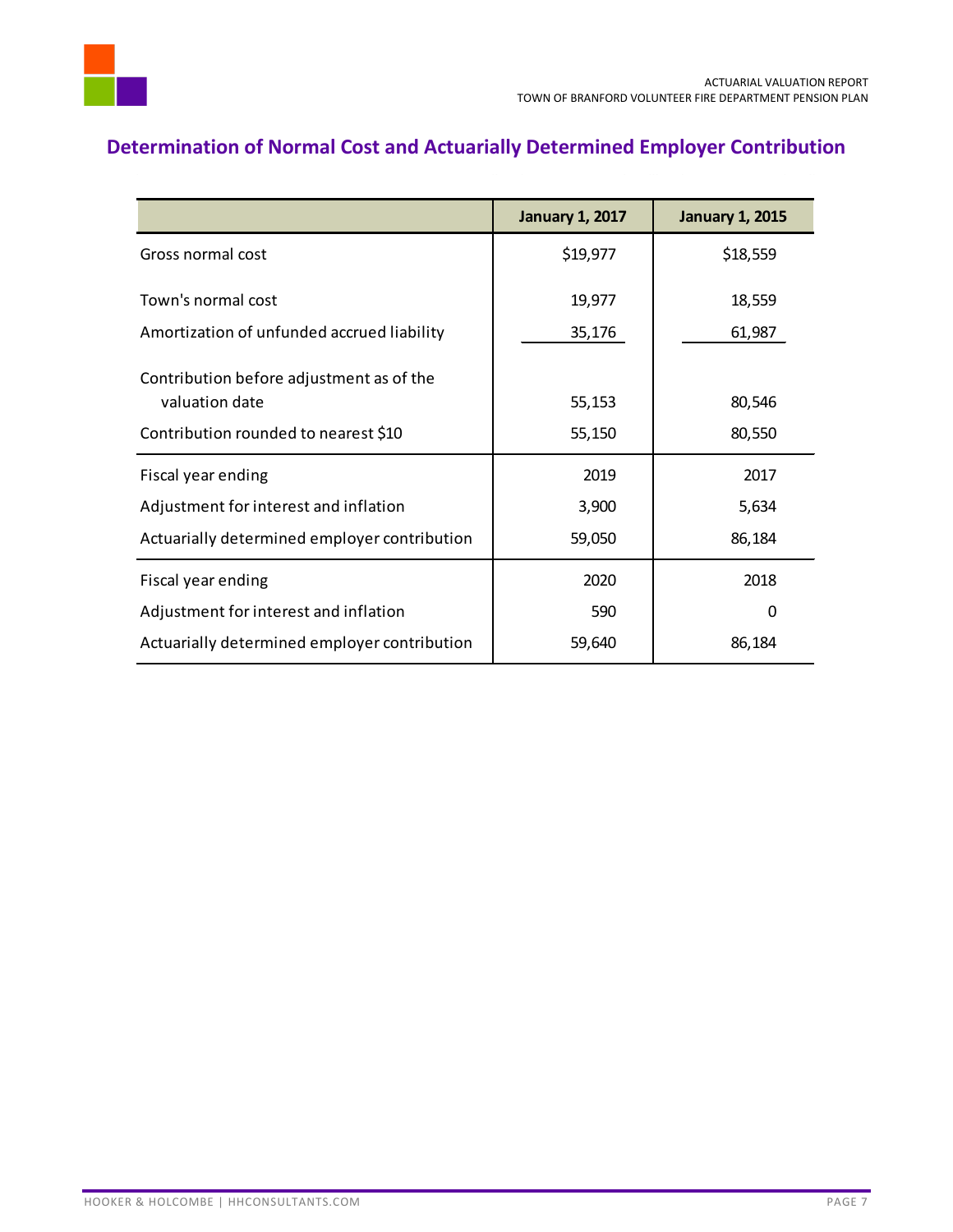



### **Actuarially Determined Employer Contribution**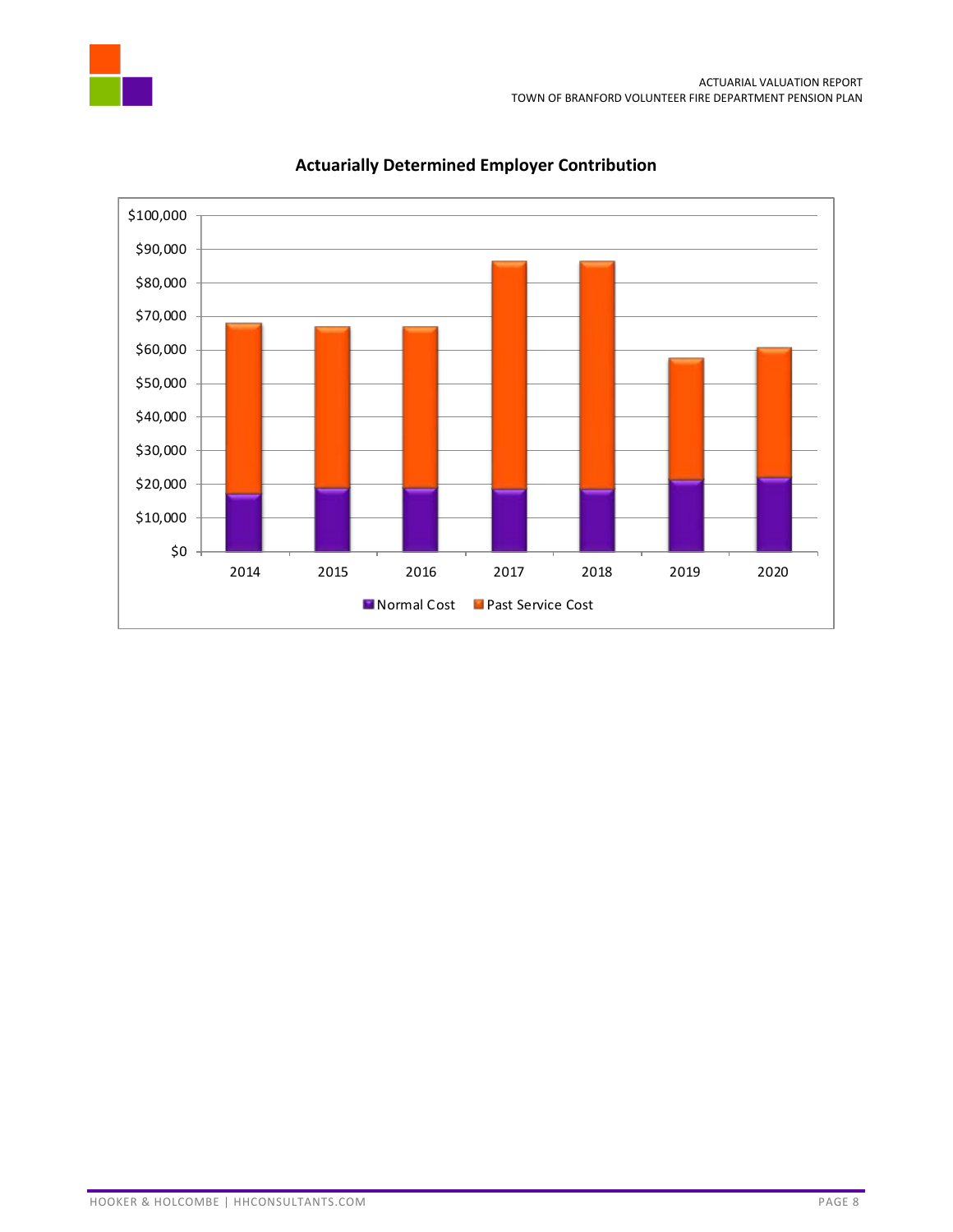

### **Determination of Actuarial Gain/Loss**

<span id="page-10-0"></span>The Actuarial Gain/Loss is the difference between the expected unfunded accrued liability and the actual unfunded accrued liability, without regard to any changes in actuarial methods, actuarial assumptions or plan provisions. This can also be referred to an Experience Gain/Loss, since it reflects the difference between what was expected and what was actually experienced.

| <b>Actuarial Gain / Loss</b>                                                                                 |           |         |
|--------------------------------------------------------------------------------------------------------------|-----------|---------|
| Expected unfunded accrued liability January 1, 2017                                                          |           |         |
| Expected unfunded accrued liability January 1, 2016                                                          |           |         |
| Unfunded accrued liability January 1, 2015                                                                   | \$580,050 |         |
| Gross normal cost January 1, 2015                                                                            | 18,559    |         |
| Town and employee contributions for 2015                                                                     | (68,000)  |         |
| Interest at 7.00% to January 1, 2016                                                                         | 39,648    |         |
| Expected unfunded accrued liability January 1, 2016                                                          | 570,257   |         |
| Expected unfunded accrued liability January 1, 2017                                                          |           |         |
| Expected unfunded accrued liability January 1, 2016                                                          | 570,257   |         |
| Expected gross normal cost January 1, 2016                                                                   | 19,116    |         |
| Town and employee contributions for 2016                                                                     | (366,000) |         |
| Interest at 7.00% to January 1, 2017                                                                         | 24,931    |         |
| Expected unfunded accrued liability January 1, 2017                                                          | 248,304   |         |
| Actuarial (gain) / loss January 1, 2017                                                                      | 30,516    |         |
| Actual unfunded accrued liability January 1, 2017, prior to plan<br>provision, assumption and method changes |           | 278,820 |
| Sources of (gain) / loss                                                                                     |           |         |
| Assets                                                                                                       | 30,425    |         |
| Liabilities                                                                                                  | 91        |         |
| Total (gain) / loss                                                                                          | 30,516    |         |
| Assumption and method changes since prior valuation                                                          |           | 23,448  |
| Actual unfunded accrued liability January 1, 2017, after plan                                                |           |         |
| provision, assumption and method changes                                                                     |           | 302,268 |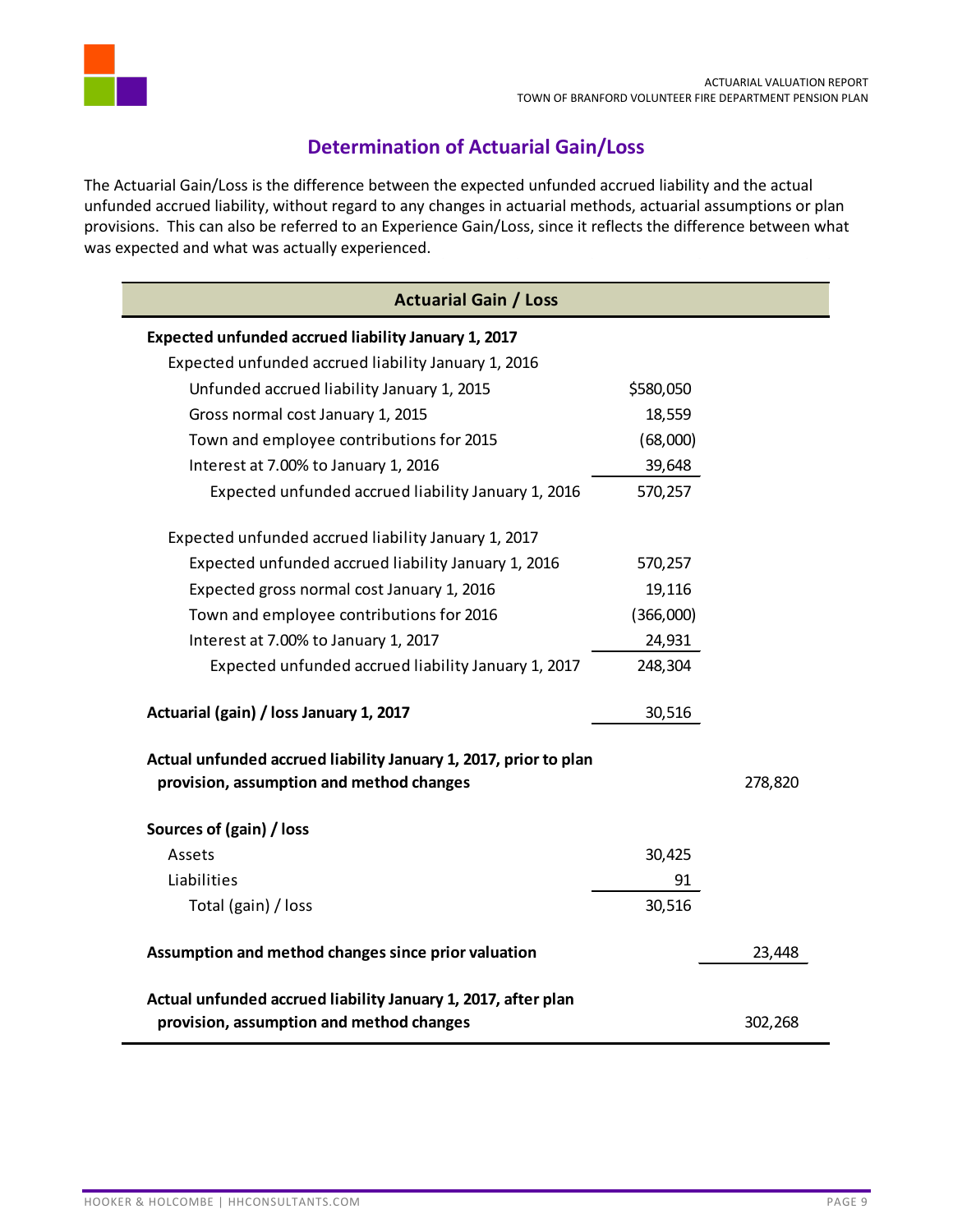

# **Development of Asset Values**

<span id="page-11-0"></span>

| <b>Summary of Fund Activity</b>              |                     |                        |  |
|----------------------------------------------|---------------------|------------------------|--|
|                                              | <b>Market Value</b> | <b>Actuarial Value</b> |  |
| 1. Beginning value of assets January 1, 2016 |                     |                        |  |
| Trust assets                                 | \$537,215           | \$589,478              |  |
| 2. Contributions                             |                     |                        |  |
| Town contributions during year               | 366,000             | 366,000                |  |
| Employee contributions during year           | 0                   | 0                      |  |
| Total for plan year                          | 366,000             | 366,000                |  |
| 3. Disbursements                             |                     |                        |  |
| Benefit payments during year                 | 42,351              | 42,351                 |  |
| Administrative expenses during year          | 0                   | 0                      |  |
| Total for plan year                          | 42,351              | 42,351                 |  |
| 4. Net investment return                     |                     |                        |  |
| Interest and dividends                       | 21,805              | N/A                    |  |
| Realized and unrealized gain / (loss)        | 31,685              | N/A                    |  |
| Expected return                              | N/A                 | 52,465                 |  |
| Recognized gain / (loss)                     | N/A                 | (11, 374)              |  |
| Required adjustment due to corridor          | N/A                 | 0                      |  |
| Reversal of prior year required adjustment   | N/A                 | 0                      |  |
| Investment-related expenses                  | (2,606)             | N/A                    |  |
| Total for plan year                          | 50,884              | 41,091                 |  |
| 5. Ending value of assets January 1, 2017    |                     |                        |  |
| Trust assets: $(1) + (2) - (3) + (4)$        | 911,748             | 954,218                |  |
| 6. Approximate rate of return                | 6.8%                | 5.1%                   |  |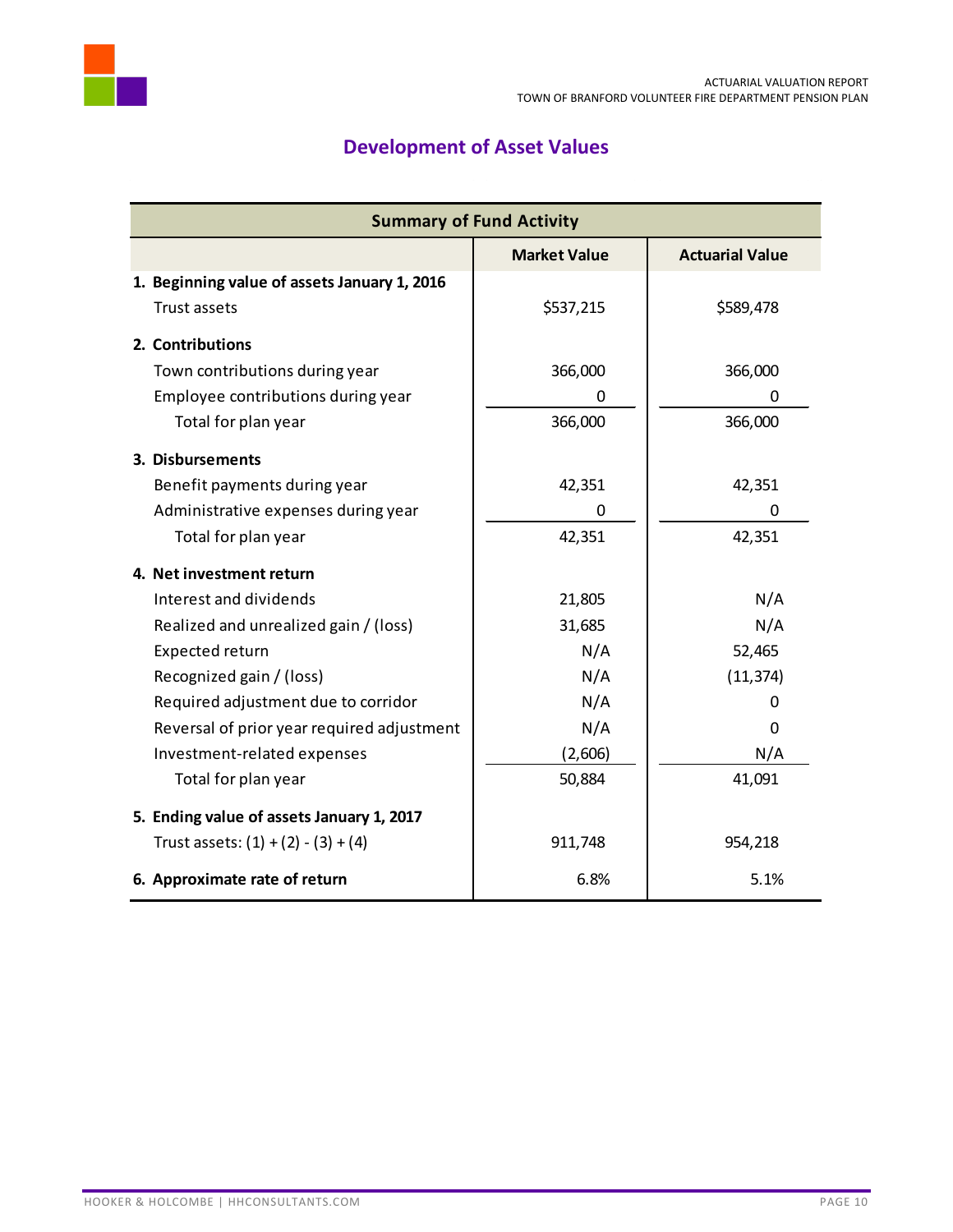

| <b>Relationship of Actuarial Value to Market Value</b>                         |           |
|--------------------------------------------------------------------------------|-----------|
| 1. Market value 1/1/2017                                                       | \$911,748 |
| 2. Gain / (loss) not recognized in actuarial value 1/1/2017                    | (42, 470) |
| 3. Preliminary actuarial value 1/1/2017: (1) - (2)                             | 954,218   |
| 4. Preliminary actuarial value as a percentage of market value: $(3) \div (1)$ | 104.7%    |
| 5. Gain / (loss) recognized for corridor minimum / maximum                     | N/A       |
| 6. Actuarial value $1/1/2017$ after corridor minimum / maximum: (3) + (5)      | 954,218   |
| 7. Actuarial value as a percentage of market value: $(6) \div (1)$             | 104.7%    |

| Development of Market Value Gain / Loss for 2016 Plan Year         |           |
|--------------------------------------------------------------------|-----------|
| 1. Market value 1/1/2016                                           | \$537,215 |
| 2. Town contributions                                              | 366,000   |
| 3. Employee contributions                                          | 0         |
| 4. Benefit payments                                                | 42,351    |
| 5. Administrative expenses                                         | 0         |
| 6. Expected return at 7.00%                                        | 52,465    |
| 7. Expected value $1/1/2017$ : $(1) + (2) + (3) - (4) - (5) + (6)$ | 913,329   |
| 8. Market value 1/1/2017                                           | 911,748   |
| 9. Market value gain / (loss) for 2016 plan year: $(8) - (7)$      | (1,581)   |

| <b>Recognition of Gain / Loss in Actuarial Value</b> |                      |                                              |                                                       |                                                           |                                                         |
|------------------------------------------------------|----------------------|----------------------------------------------|-------------------------------------------------------|-----------------------------------------------------------|---------------------------------------------------------|
| Year                                                 | (a)<br>Gain / (loss) | (b)<br>Total<br>recognized<br>as of 1/1/2016 | (c)<br>Recognized in<br>current year:<br>$20%$ of (a) | (d)<br>Total recognized<br>as of 1/1/2017:<br>$(b) + (c)$ | (e)<br>Not recognized<br>as of 1/1/2017:<br>$(a) - (d)$ |
| 2012                                                 | \$12,721             | \$10,176                                     | \$2,545                                               | \$12,721                                                  | \$0                                                     |
| 2013                                                 | 9,235                | 5,541                                        | 1,847                                                 | 7,388                                                     | 1,847                                                   |
| 2014                                                 | (16, 473)            | (6,590)                                      | (3, 295)                                              | (9,885)                                                   | (6, 588)                                                |
| 2015                                                 | (60, 774)            | (12, 155)                                    | (12, 155)                                             | (24, 310)                                                 | (36,464)                                                |
| 2016                                                 | (1, 581)             | $\mathbf 0$                                  | (316)                                                 | (316)                                                     | (1, 265)                                                |
| Total                                                |                      |                                              | (11, 374)                                             |                                                           | (42,470)                                                |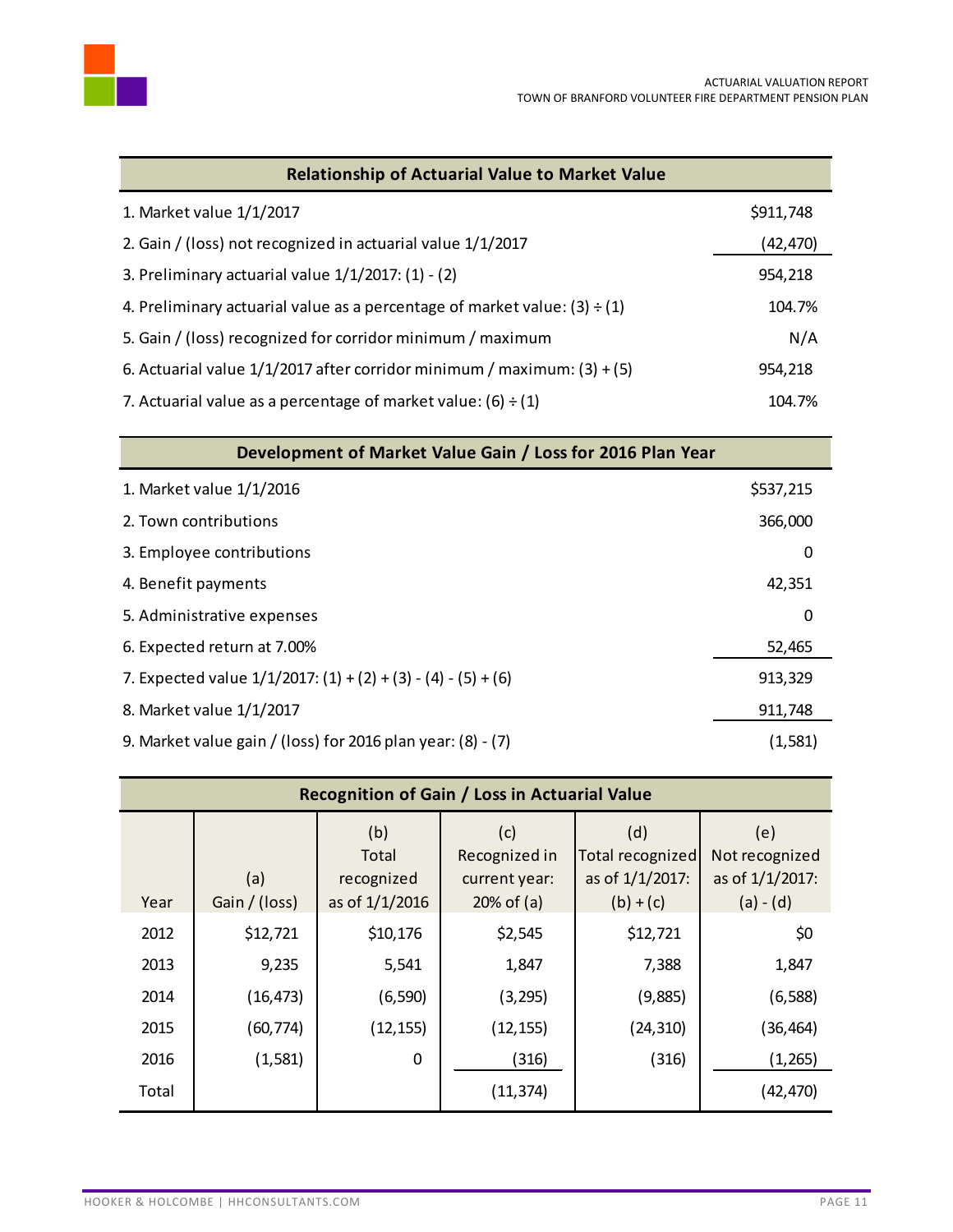

| <b>Summary of Fund Activity</b>              |                     |                        |  |
|----------------------------------------------|---------------------|------------------------|--|
|                                              | <b>Market Value</b> | <b>Actuarial Value</b> |  |
| 1. Beginning value of assets January 1, 2015 |                     |                        |  |
| Trust assets                                 | \$534,163           | \$540,595              |  |
| 2. Contributions                             |                     |                        |  |
| Town contributions during year               | 68,000              | 68,000                 |  |
| Employee contributions during year           | 0                   | 0                      |  |
| Total for plan year                          | 68,000              | 68,000                 |  |
| 3. Disbursements                             |                     |                        |  |
| Benefit payments during year                 | 42,351              | 42,351                 |  |
| Administrative expenses during year          | 0                   | 0                      |  |
| Total for plan year                          | 42,351              | 42,351                 |  |
| 4. Net investment return                     |                     |                        |  |
| Interest and dividends                       | 1,649               | N/A                    |  |
| Realized and unrealized gain / (loss)        | (22, 812)           | N/A                    |  |
| Expected return                              | N/A                 | 38,177                 |  |
| Recognized gain / (loss)                     | N/A                 | (14, 943)              |  |
| Required adjustment due to corridor          | N/A                 | 0                      |  |
| Reversal of prior year required adjustment   | N/A                 | 0                      |  |
| Investment-related expenses                  | (1, 434)            | N/A                    |  |
| Total for plan year                          | (22, 597)           | 23,234                 |  |
| 5. Ending value of assets January 1, 2016    |                     |                        |  |
| Trust assets: $(1) + (2) - (3) + (4)$        | 537,215             | 589,478                |  |
| 6. Approximate rate of return                | $-4.1%$             | 4.2%                   |  |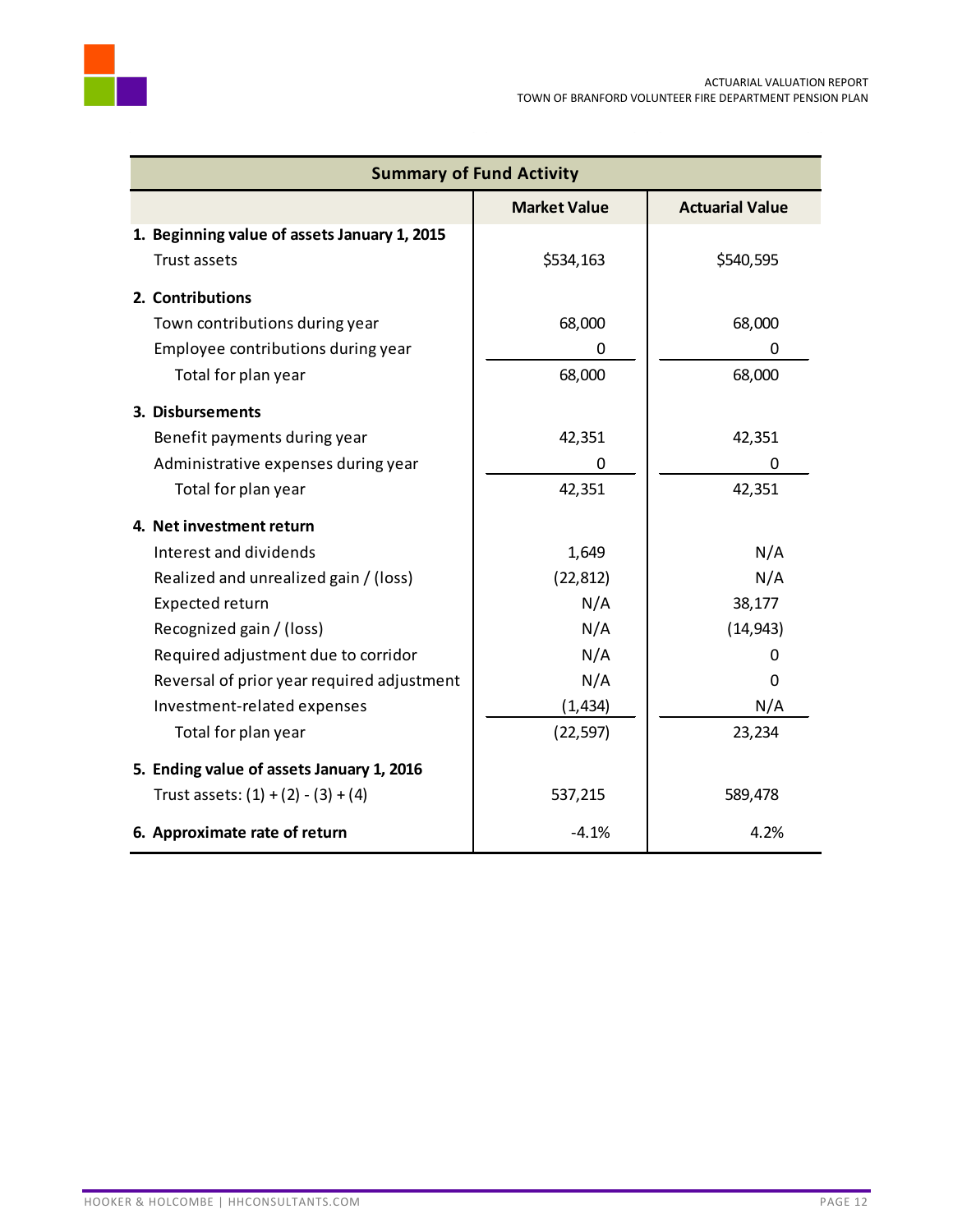

| <b>Relationship of Actuarial Value to Market Value</b>                         |           |  |  |
|--------------------------------------------------------------------------------|-----------|--|--|
| 1. Market value 1/1/2016                                                       | \$537,215 |  |  |
| 2. Gain / (loss) not recognized in actuarial value 1/1/2016                    | (52, 263) |  |  |
| 3. Preliminary actuarial value 1/1/2016: (1) - (2)                             | 589,478   |  |  |
| 4. Preliminary actuarial value as a percentage of market value: $(3) \div (1)$ | 109.7%    |  |  |
| 5. Gain / (loss) recognized for corridor minimum / maximum                     | N/A       |  |  |
| 6. Actuarial value $1/1/2016$ after corridor minimum / maximum: (3) + (5)      | 589,478   |  |  |
| 7. Actuarial value as a percentage of market value: $(6) \div (1)$             | 109.7%    |  |  |

| Development of Market Value Gain / Loss for 2015 Plan Year         |           |
|--------------------------------------------------------------------|-----------|
| 1. Market value 1/1/2015                                           | \$534,163 |
| 2. Town contributions                                              | 68,000    |
| 3. Employee contributions                                          | 0         |
| 4. Benefit payments                                                | 42,351    |
| 5. Administrative expenses                                         | 0         |
| 6. Expected return at 7.00%                                        | 38,177    |
| 7. Expected value $1/1/2016$ : $(1) + (2) + (3) - (4) - (5) + (6)$ | 597,989   |
| 8. Market value 1/1/2016                                           | 537,215   |
| 9. Market value gain / (loss) for 2015 plan year: (8) - (7)        | (60,774)  |

| <b>Recognition of Gain / Loss in Actuarial Value</b> |                      |                                              |                                                       |                                                           |                                                         |  |  |
|------------------------------------------------------|----------------------|----------------------------------------------|-------------------------------------------------------|-----------------------------------------------------------|---------------------------------------------------------|--|--|
| Year                                                 | (a)<br>Gain / (loss) | (b)<br>Total<br>recognized<br>as of 1/1/2015 | (c)<br>Recognized in<br>current year:<br>$20%$ of (a) | (d)<br>Total recognized<br>as of 1/1/2016:<br>$(b) + (c)$ | (e)<br>Not recognized<br>as of 1/1/2016:<br>$(a) - (d)$ |  |  |
| 2011                                                 | ( \$19, 412)         | ( \$15,528)                                  | (53,884)                                              | (519, 412)                                                | \$0                                                     |  |  |
| 2012                                                 | 12,721               | 7,632                                        | 2,544                                                 | 10,176                                                    | 2,545                                                   |  |  |
| 2013                                                 | 9,235                | 3,694                                        | 1,847                                                 | 5,541                                                     | 3,694                                                   |  |  |
| 2014                                                 | (16, 473)            | (3, 295)                                     | (3, 295)                                              | (6, 590)                                                  | (9,883)                                                 |  |  |
| 2015                                                 | (60, 774)            | 0                                            | (12, 155)                                             | (12, 155)                                                 | (48,619)                                                |  |  |
| Total                                                |                      |                                              | (14, 943)                                             |                                                           | (52,263)                                                |  |  |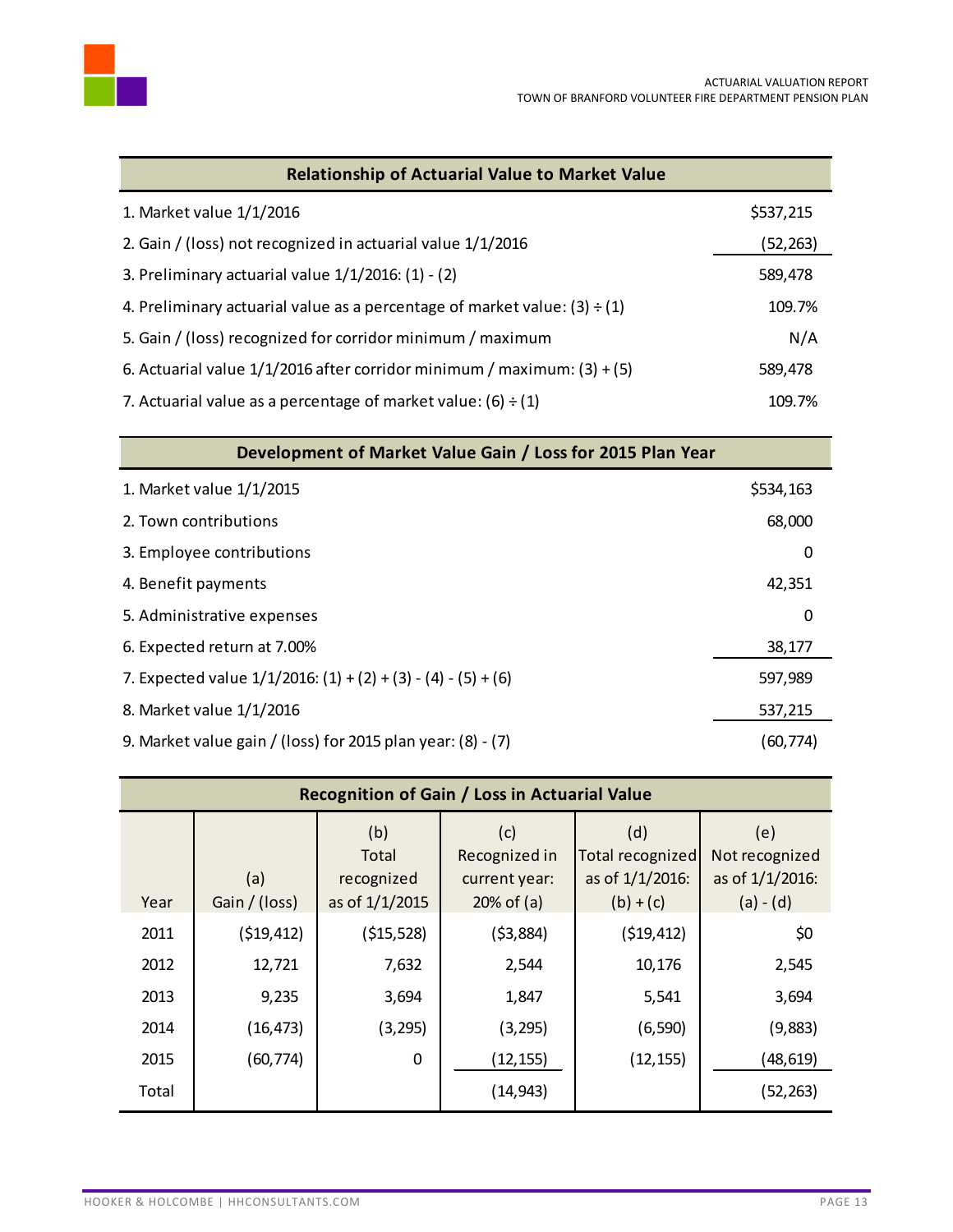

| <b>Rate of Return on Market Value of Assets</b> |           |                                                |         |                 |  |  |  |  |  |
|-------------------------------------------------|-----------|------------------------------------------------|---------|-----------------|--|--|--|--|--|
| <b>Period Ending</b>                            |           | <b>Average Annual Effective Rate of Return</b> |         |                 |  |  |  |  |  |
| December 31                                     | 1 Year    | 3 Years                                        | 5 Years | <b>10 Years</b> |  |  |  |  |  |
| 2007                                            | 6.9%      | 7.2%                                           | 7.3%    | 3.1%            |  |  |  |  |  |
| 2008                                            | $-16.0\%$ | $-0.1\%$                                       | 2.0%    | 0.2%            |  |  |  |  |  |
| 2009                                            | 15.1%     | 1.1%                                           | 3.6%    | 0.4%            |  |  |  |  |  |
| 2010                                            | 11.8%     | 2.6%                                           | 5.1%    | 2.6%            |  |  |  |  |  |
| 2011                                            | $1.1\%$   | 9.2%                                           | 3.2%    | 3.3%            |  |  |  |  |  |
| 2012                                            | 10.1%     | 7.6%                                           | 3.8%    | 5.5%            |  |  |  |  |  |
| 2013                                            | 8.8%      | 6.6%                                           | 9.3%    | 5.6%            |  |  |  |  |  |
| 2014                                            | 3.4%      | 7.4%                                           | 6.9%    | 5.3%            |  |  |  |  |  |
| 2015                                            | $-4.1\%$  | 2.5%                                           | 3.7%    | 4.4%            |  |  |  |  |  |
| 2016                                            | 6.8%      | 1.9%                                           | 4.8%    | 4.0%            |  |  |  |  |  |
|                                                 |           |                                                |         |                 |  |  |  |  |  |

| <b>Rate of Return on Actuarial Value of Assets</b> |        |                                                |         |                 |  |  |  |  |  |
|----------------------------------------------------|--------|------------------------------------------------|---------|-----------------|--|--|--|--|--|
| <b>Period Ending</b>                               |        | <b>Average Annual Effective Rate of Return</b> |         |                 |  |  |  |  |  |
| December 31                                        | 1 Year | 3 Years                                        | 5 Years | <b>10 Years</b> |  |  |  |  |  |
| 2007                                               | 7.1%   | 4.3%                                           | 3.8%    | N/A             |  |  |  |  |  |
| 2008                                               | 1.9%   | 4.4%                                           | 2.6%    | 1.4%            |  |  |  |  |  |
| 2009                                               | 3.6%   | 4.2%                                           | 3.7%    | 1.3%            |  |  |  |  |  |
| 2010                                               | 5.3%   | 3.6%                                           | 4.4%    | 1.6%            |  |  |  |  |  |
| 2011                                               | 4.1%   | 4.3%                                           | 4.4%    | 2.3%            |  |  |  |  |  |
| 2012                                               | 4.9%   | 4.7%                                           | 3.9%    | 3.9%            |  |  |  |  |  |
| 2013                                               | 8.4%   | 5.8%                                           | 5.2%    | 3.9%            |  |  |  |  |  |
| 2014                                               | 6.7%   | 6.7%                                           | 5.9%    | 4.8%            |  |  |  |  |  |
| 2015                                               | 4.2%   | 6.4%                                           | 5.6%    | 5.0%            |  |  |  |  |  |
| 2016                                               | 5.1%   | 5.3%                                           | 5.9%    | 5.1%            |  |  |  |  |  |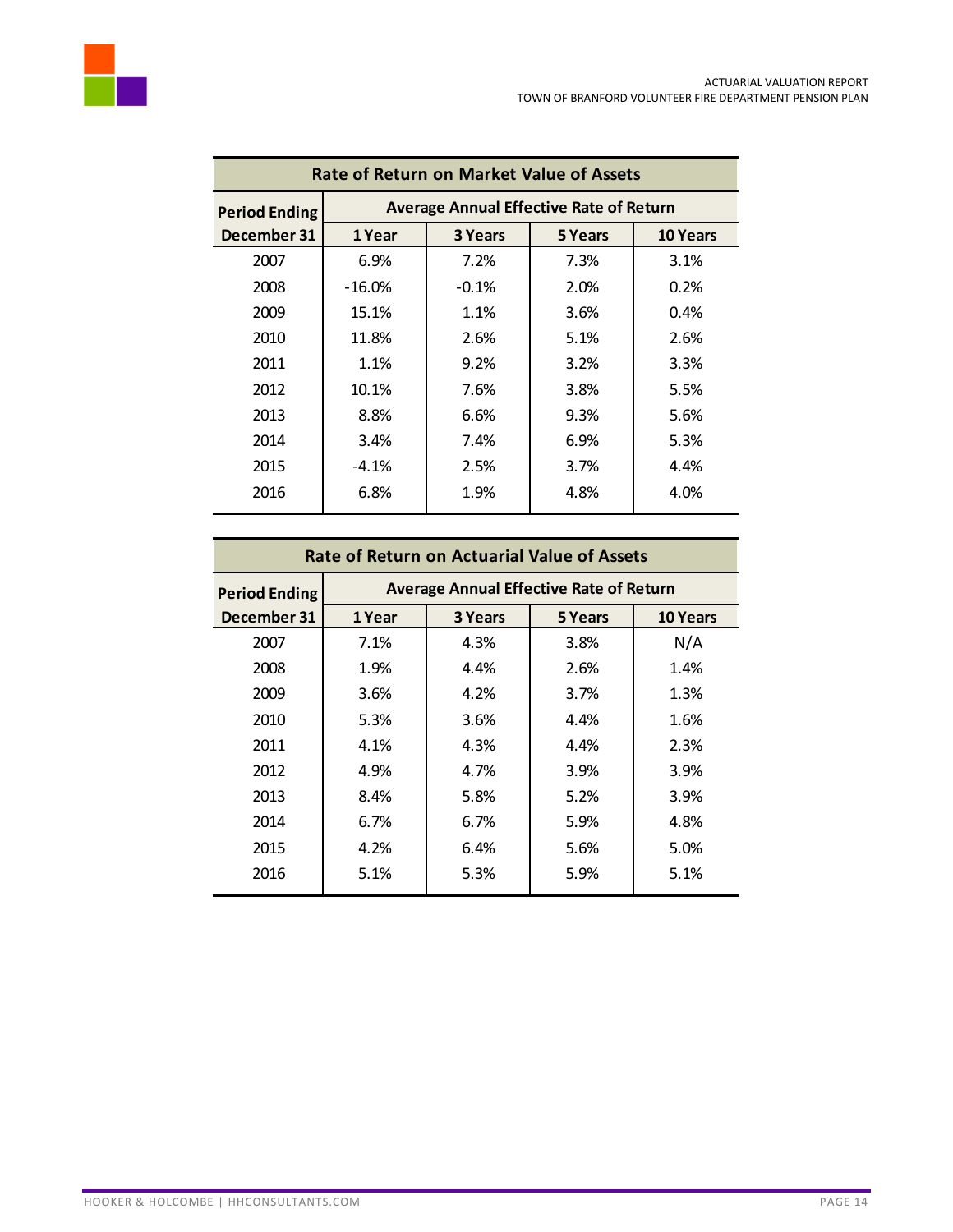



### **Actual Rate of Return on Assets**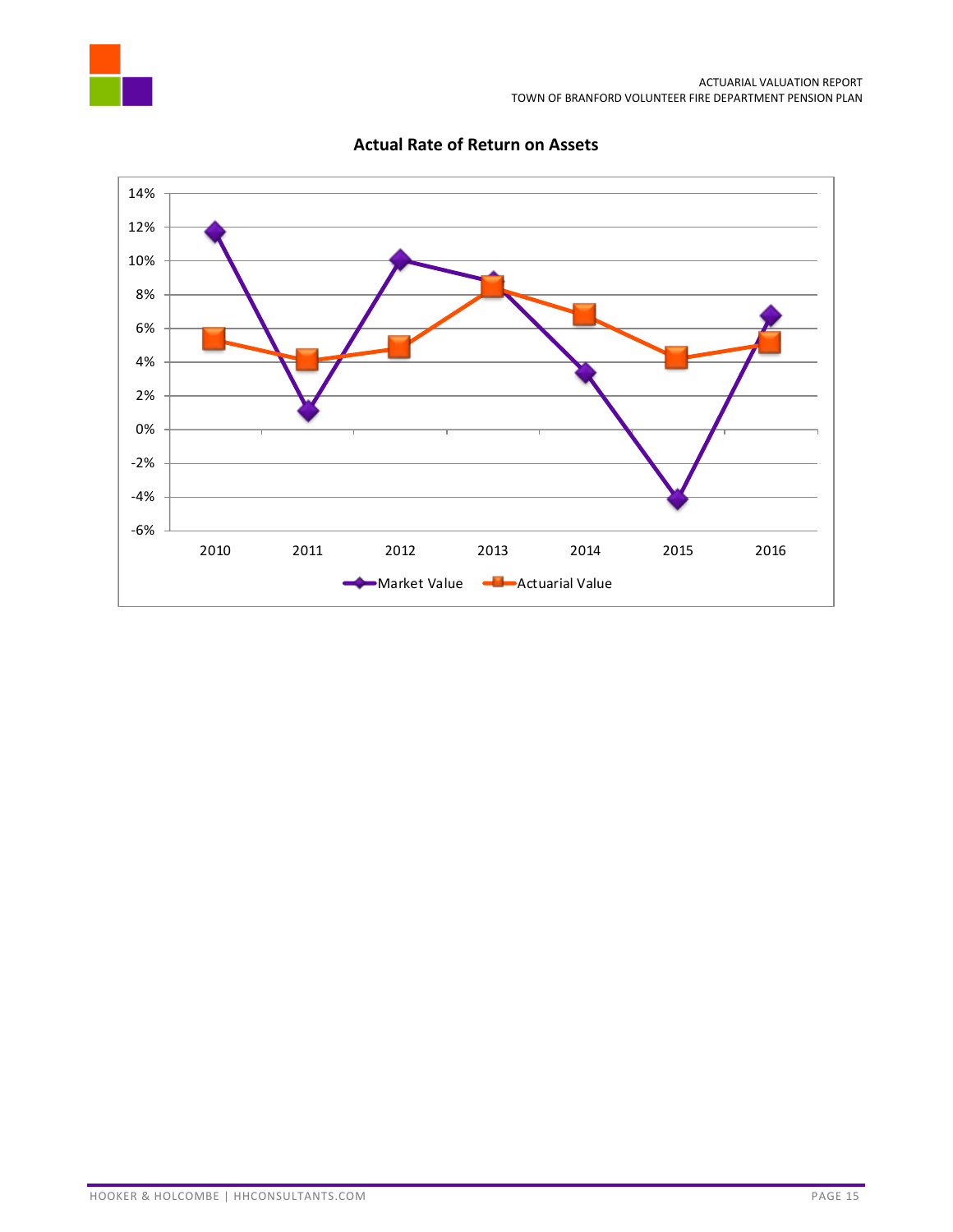<span id="page-17-0"></span>

|                                        |                   | Long-Term            |                  |
|----------------------------------------|-------------------|----------------------|------------------|
|                                        | <b>Target</b>     | <b>Expected Real</b> |                  |
| <b>Asset Class</b>                     | <b>Allocation</b> | Rate of Return*      | <b>Weighting</b> |
| US Large Cap                           | 14.00%            | 5.00%                | 0.70%            |
| US Mid/Small Cap                       | 12.00%            | 5.75%                | 0.69%            |
| International Equities (Unhedged)      | 5.00%             | 5.50%                | 0.28%            |
| <b>Emerging International Equities</b> | 6.00%             | 6.25%                | 0.38%            |
| Core Bonds                             | 45.00%            | 2.25%                | 1.01%            |
| High-Yield Bonds                       | 8.00%             | 3.50%                | 0.28%            |
| Real Estate (Core)                     | 8.00%             | 5.25%                | 0.42%            |
| Cash                                   | 2.00%             | 0.75%                | 0.02%            |
|                                        | 100.00%           |                      | 3.78%            |
| Long-Term Inflation Expectation        |                   |                      | 2.75%            |
| Long-Term Expected Nominal Return      |                   |                      | 6.53%            |

### **Target Allocation and Expected Rate of Return January 1, 2017**

*\*Long-Term Returns are provided by HHIA. The returns are geometric means.*

The long-term expected rate of return on pension plan investments was determined using a building block method in which best-estimate ranges of expected future real rates of return are developed. Best estimates of the real rates of return for each major asset class are included in the pension plan's target asset allocation.

The information above is based on geometric means and does not reflect additional returns through investment selection, asset allocation and rebalancing. The results support a rate between 6.50% and 7.00%. An expected rate of return of 6.75% was used.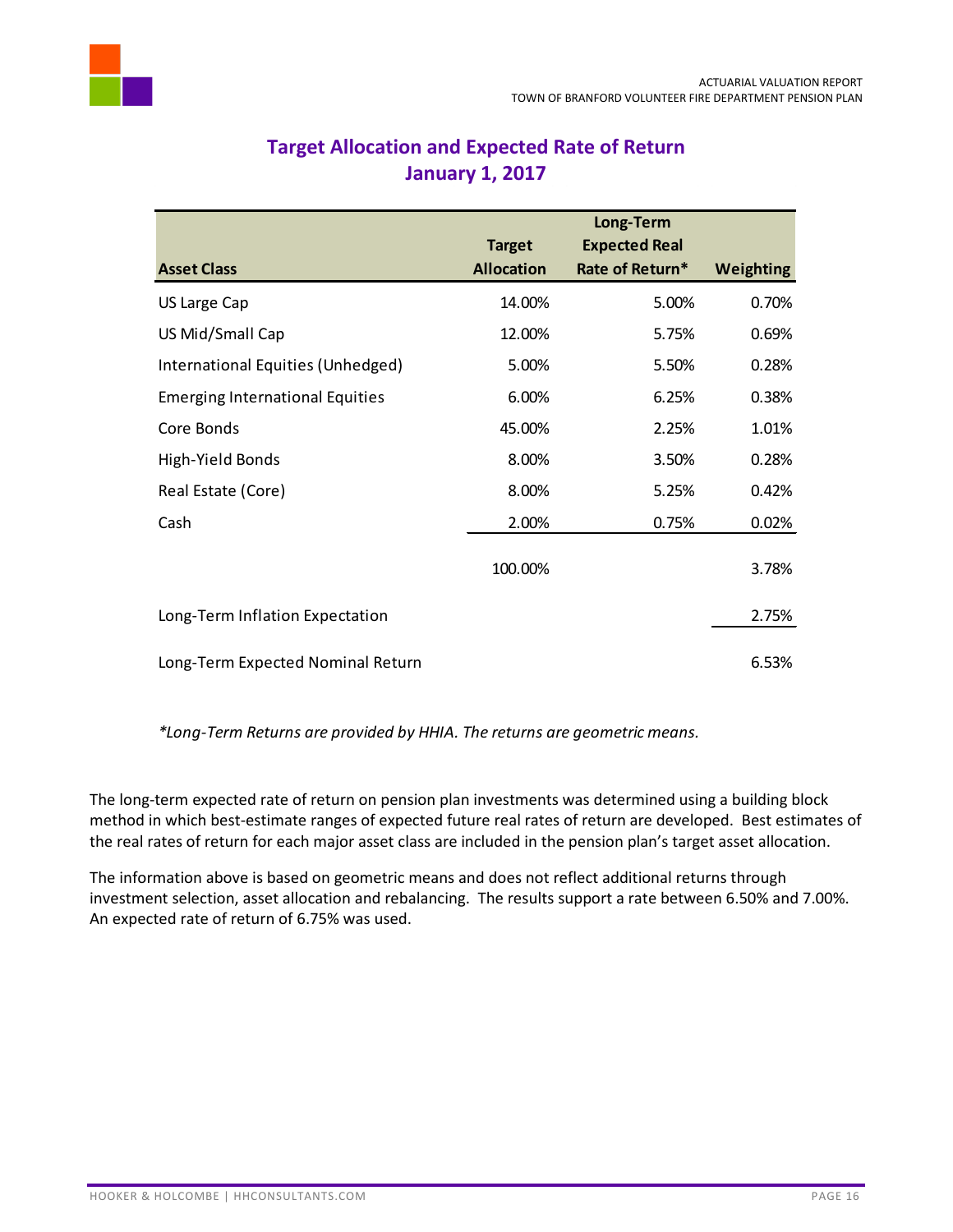<span id="page-18-0"></span>

# **Amortization of Unfunded Liability**

| <b>Schedule of Amortization Bases</b> |                            |                             |                    |                                                                                      |  |
|---------------------------------------|----------------------------|-----------------------------|--------------------|--------------------------------------------------------------------------------------|--|
|                                       | <b>Date</b><br>established | Amortization<br>installment | Years<br>remaining | <b>Present value</b><br>of remaining<br>installments as of<br><b>January 1, 2017</b> |  |
| 2017 base                             | January 1, 2017            | 35,176                      | 12                 | 302,268                                                                              |  |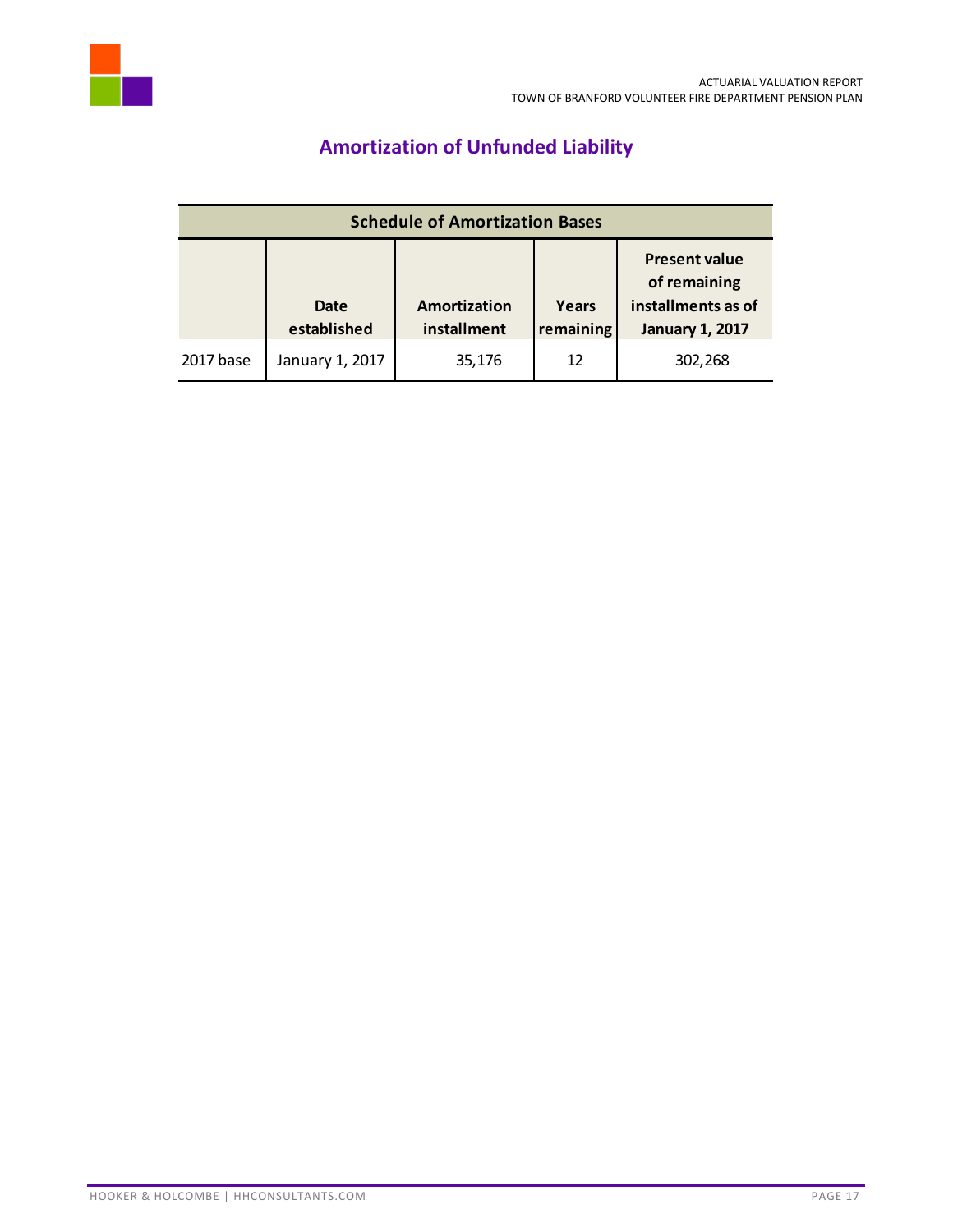

### **Member Data**

<span id="page-19-0"></span>The data reported by the Plan Sponsor for this valuation includes 208 active employees who met the Plan's minimum age and service requirements as of January 1, 2017.

| <b>Member Data</b>            |               |                             |                                 |              |  |  |
|-------------------------------|---------------|-----------------------------|---------------------------------|--------------|--|--|
|                               | <b>Active</b> | <b>Terminated</b><br>vested | <b>Members in</b><br>pay status | <b>Total</b> |  |  |
| Total members January 1, 2015 | 203           | 0                           | 17                              | 220          |  |  |
| Adjustments                   | 0             | 0                           | $\mathbf 0$                     | $\mathbf{0}$ |  |  |
| Retirements                   | $-2$          | $\mathbf 0$                 | $+2$                            | 0            |  |  |
| <b>Disabilities</b>           | $\mathbf 0$   | N/A                         | $\mathbf 0$                     | $\mathbf 0$  |  |  |
| Terminations                  |               |                             |                                 |              |  |  |
| Vested                        | 0             | $\mathbf 0$                 | N/A                             | 0            |  |  |
| Lump sum payments             | $\mathbf 0$   | $\mathbf 0$                 | N/A                             | 0            |  |  |
| Deaths                        |               |                             |                                 |              |  |  |
| With death benefit            | $\mathbf 0$   | $\mathbf 0$                 | $\mathbf 0$                     | 0            |  |  |
| Without death benefit         | 0             | $\mathbf 0$                 | $-1$                            | $-1$         |  |  |
| Transfers                     | $\mathbf{0}$  | $\mathbf{0}$                | N/A                             | $\Omega$     |  |  |
| Rehires                       | $\mathbf 0$   | $\mathbf 0$                 | N/A                             | $\Omega$     |  |  |
| New beneficiaries             | N/A           | N/A                         | 0                               | $\mathbf{0}$ |  |  |
| New entrants                  | $+7$          | N/A                         | N/A                             | $+7$         |  |  |
| Total members January 1, 2017 | 208           | 0                           | 18                              | 226          |  |  |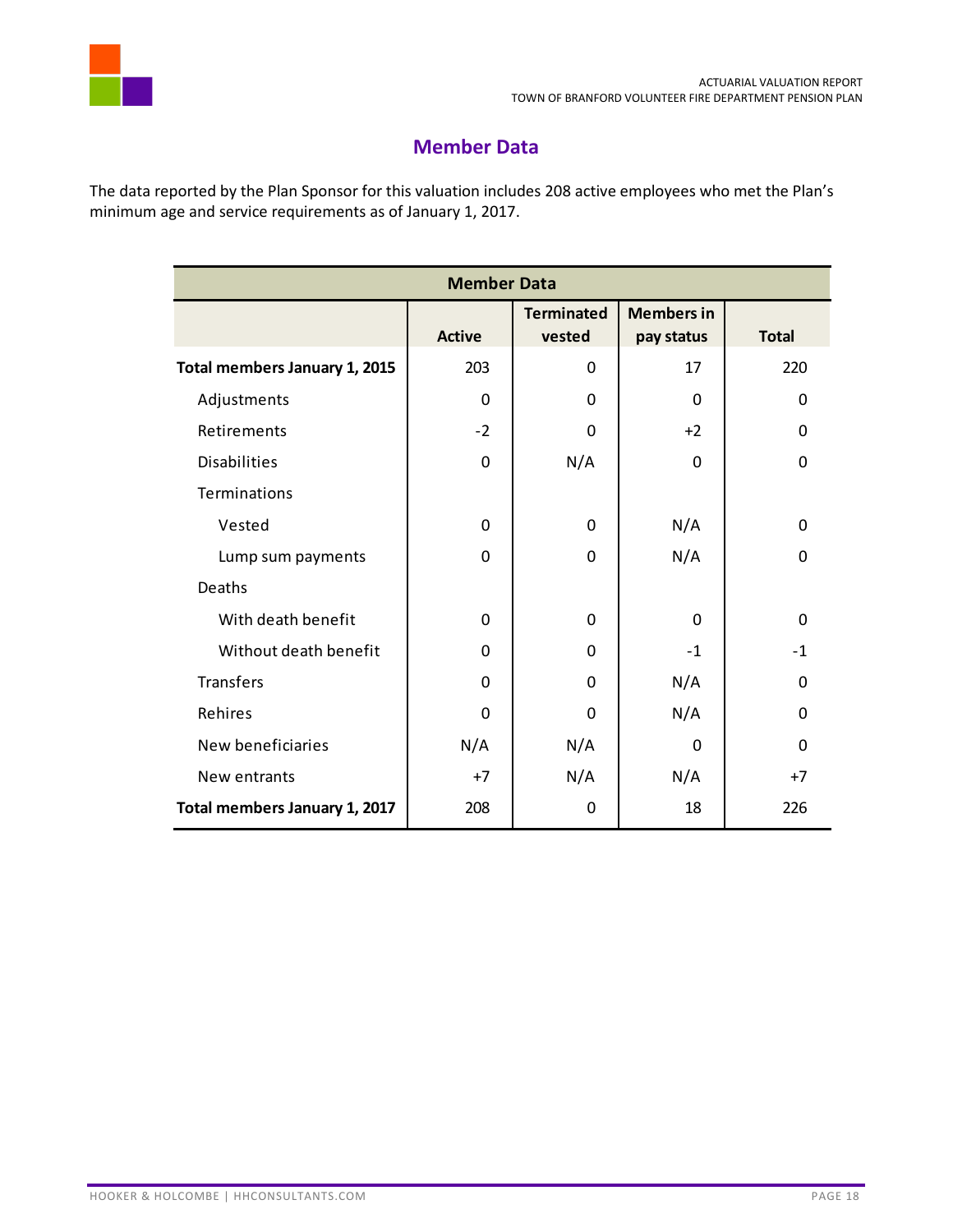



### **Member Counts by Status**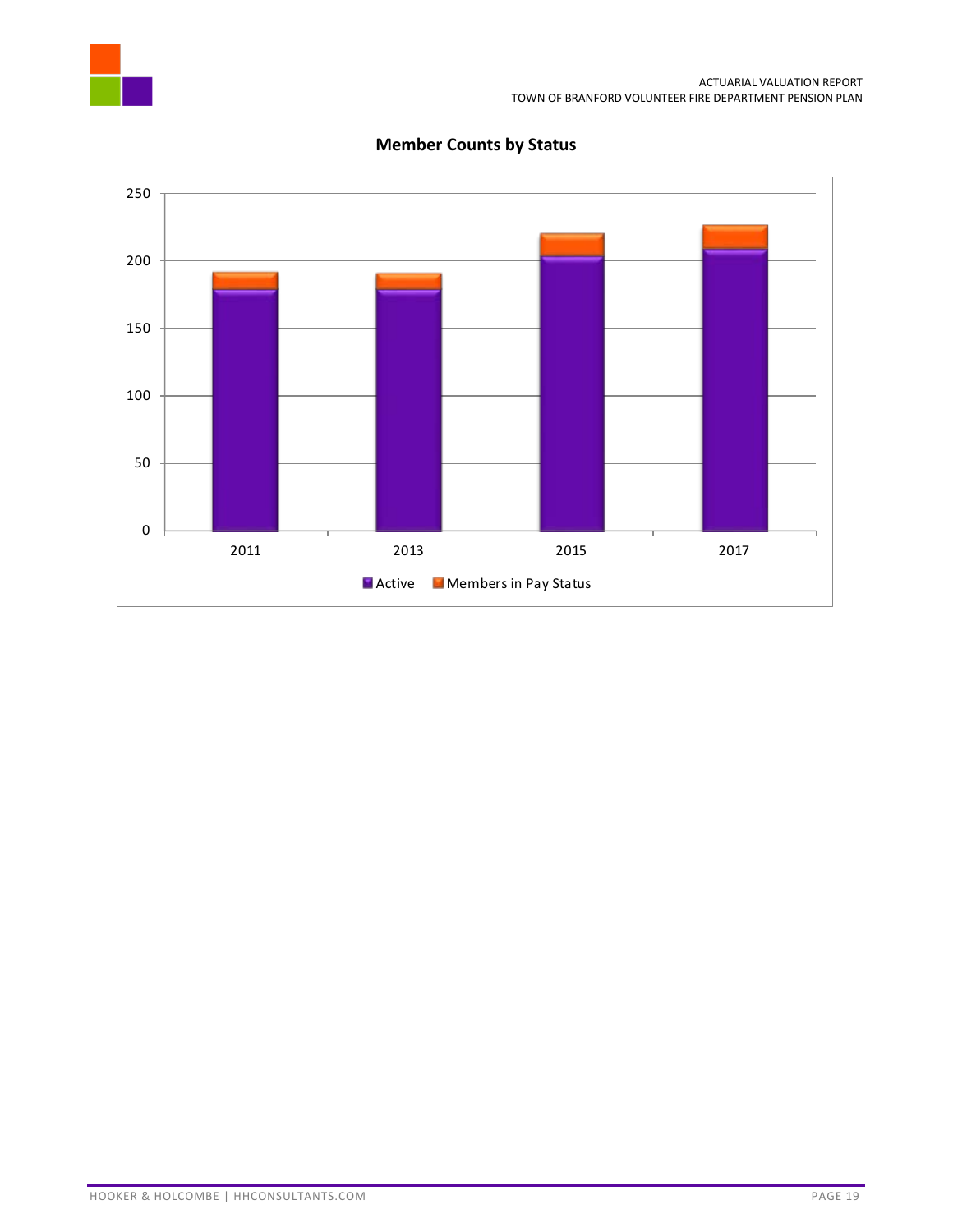

| <b>Member Data</b>           |                                        |        |            |  |  |  |
|------------------------------|----------------------------------------|--------|------------|--|--|--|
|                              | <b>Terminated</b><br><b>Members in</b> |        |            |  |  |  |
|                              | <b>Active</b>                          | vested | pay status |  |  |  |
| Average age                  |                                        |        |            |  |  |  |
| January 1, 2015              | 40.2                                   | N/A    | 75.2       |  |  |  |
| January 1, 2017              | 41.2                                   | N/A    | 75.0       |  |  |  |
| <b>Average service</b>       |                                        |        |            |  |  |  |
| January 1, 2015              | 16.0                                   | N/A    | N/A        |  |  |  |
| January 1, 2017              | 17.2                                   | N/A    | N/A        |  |  |  |
| <b>Total annual benefits</b> |                                        |        |            |  |  |  |
| January 1, 2015              | N/A                                    | N/A    | \$40,792   |  |  |  |
| January 1, 2017              | N/A                                    | N/A    | 43,132     |  |  |  |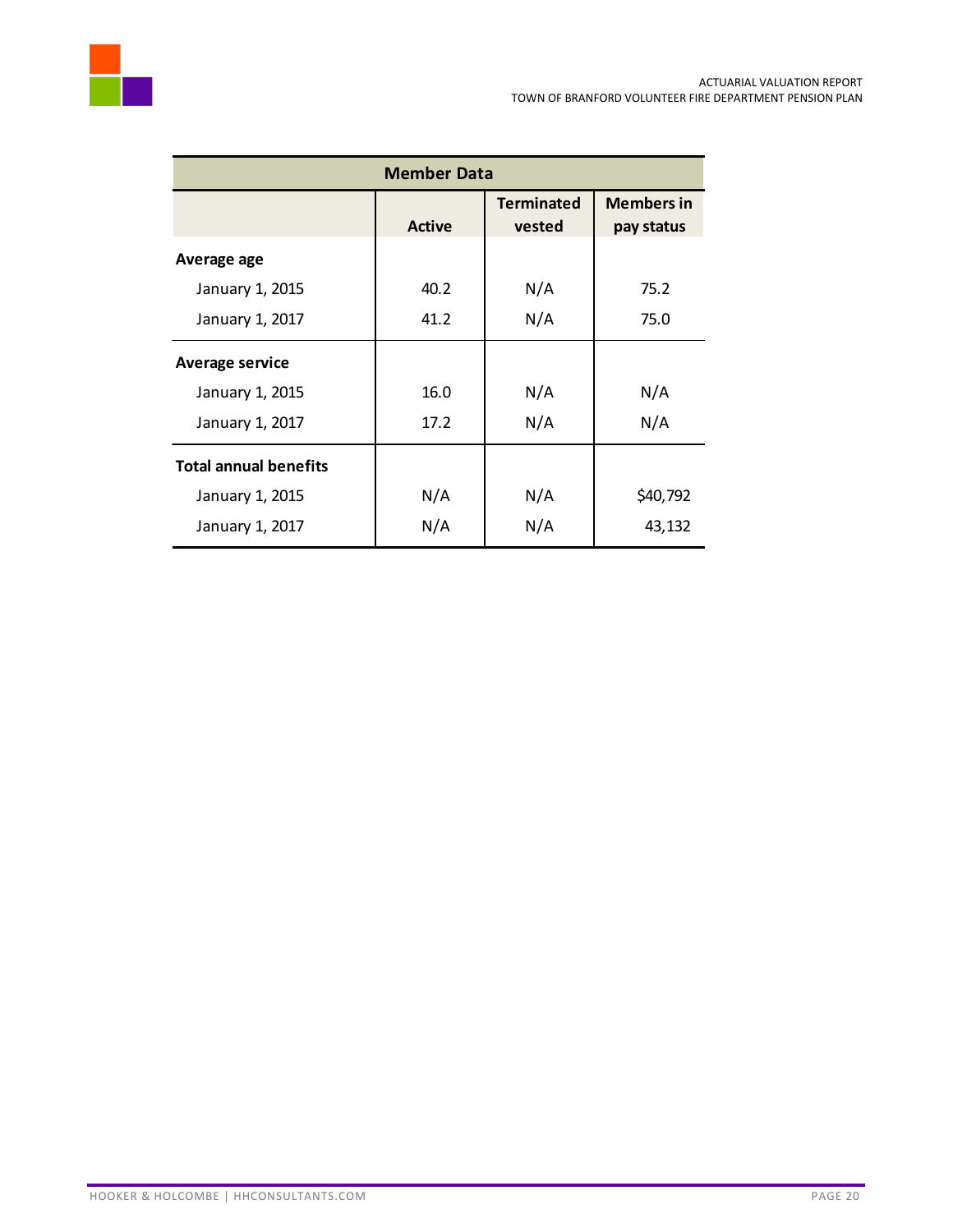# **Active Member Count by Age and Years of Service**

<span id="page-22-0"></span>

| <b>Completed Years of Credited Service</b> |         |                |                |                |                |                |          |                |                |              |                  |
|--------------------------------------------|---------|----------------|----------------|----------------|----------------|----------------|----------|----------------|----------------|--------------|------------------|
| Attained age                               | Under 1 | 1 to 4         | 5 to 9         | 10 to 14       | 15 to 19       | 20 to 24       | 25 to 29 | 30 to 34       | 35 to 39       | 40 and over  | <b>All years</b> |
| Under 25                                   |         | 15             | 4              |                |                |                |          |                |                |              | 19               |
| 25 to 29                                   |         | 3              | 12             | 12             |                |                |          |                |                |              | 27               |
| 30 to 34                                   |         | $\overline{2}$ | 10             | 11             | 6              |                |          |                |                |              | 29               |
| 35 to 39                                   |         | $\overline{2}$ |                | 6              | 9              | $\overline{7}$ |          |                |                |              | 24               |
| 40 to 44                                   |         | 4              | $\overline{3}$ | $\overline{2}$ | 6              | 9              | 1        |                |                |              | 25               |
| 45 to 49                                   |         |                | $\mathbf{1}$   | $\overline{2}$ | 5              | 4              | 7        | 5              |                |              | 24               |
| 50 to 54                                   |         |                | $\mathbf{1}$   | 6              | 3              | $\overline{2}$ | 3        | $\overline{7}$ | $\overline{2}$ |              | 24               |
| 55 to 59                                   |         |                | $\mathbf{1}$   | $\overline{2}$ | $\overline{2}$ | 3              | 1        | $\mathbf{1}$   | 5              | 6            | 21               |
| 60 to 64                                   |         |                |                | $\mathbf{1}$   |                | $\mathbf{1}$   | 1        |                | 4              | $\mathbf{1}$ | 8                |
| 65 to 69                                   |         |                |                |                |                | $\mathbf{1}$   | 1        | $\mathbf{1}$   |                |              | 3                |
| 70 & over                                  |         | $\mathbf{1}$   | $\mathbf 1$    |                |                | $\mathbf{1}$   |          |                |                | $\mathbf{1}$ | 4                |
| All ages                                   |         | 27             | 33             | 42             | 31             | 28             | 14       | 14             | 11             | 8            | 208              |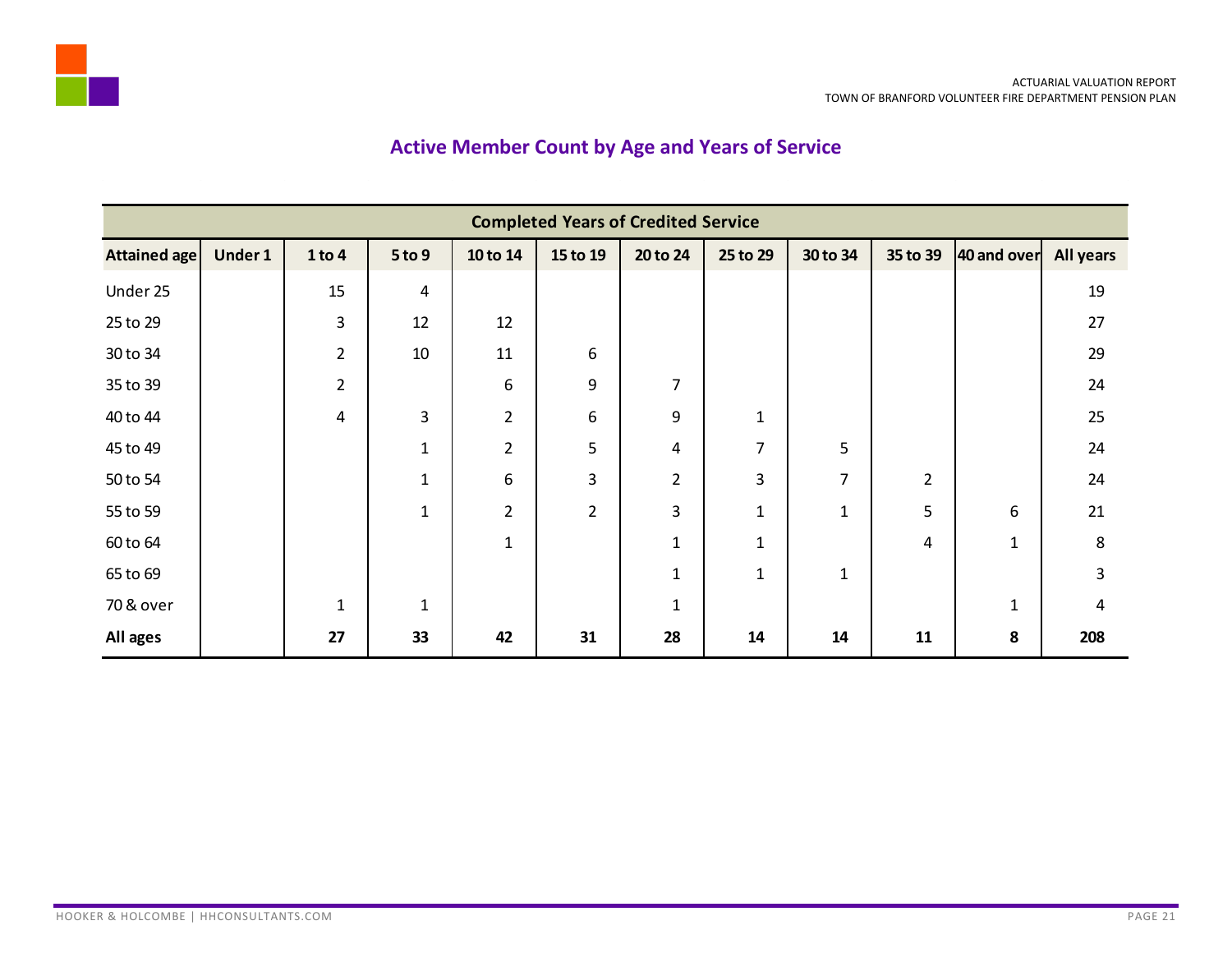

### **Description of Actuarial Methods**

### <span id="page-23-0"></span>**Asset Valuation Method**

The Actuarial Value of assets used in the development of plan contributions phases in the recognition of differences between the actual return on Market Value and expected return on Market Value over a 5-year period at 20% per year. The Actuarial Value is adjusted, if necessary, to be within the range of 80% and 120% of the Market Value of assets.

### **Actuarial Cost Method**

- A. Changes in Actuarial Cost Method: None.
- B. Description of Current Actuarial Cost Method:

Basic cost method: Entry Age Normal (level percentage of salary)

Normal Cost: Under this method, the total normal cost is the sum of amounts necessary to fund each active member's normal retirement benefit if paid annually from entry age to assumed retirement age. Entry age is the age at which the employee would have been first eligible for the plan, if it had always been in effect. The normal cost for each participant is expected to remain a level percentage of the employee's salary. The normal cost for the plan is the difference between the total normal cost for the year and the anticipated member contributions for that year.

Past Service Liability: The present value of future benefits that relates to service before the valuation date is the total past service liability. The unfunded past service liability is the difference between the total past service liability and any assets (including accumulated member contributions). This amount is amortized over 30 years on a closed basis from 1999.

Experience Gains and Losses: All experience gains and losses (the financial effect of the difference between the actual experience during the prior period and the result expected by the actuarial assumptions for that prior period) appear directly in the past service liability and are amortized at the same rate the plan is amortizing the remaining unfunded past service liability.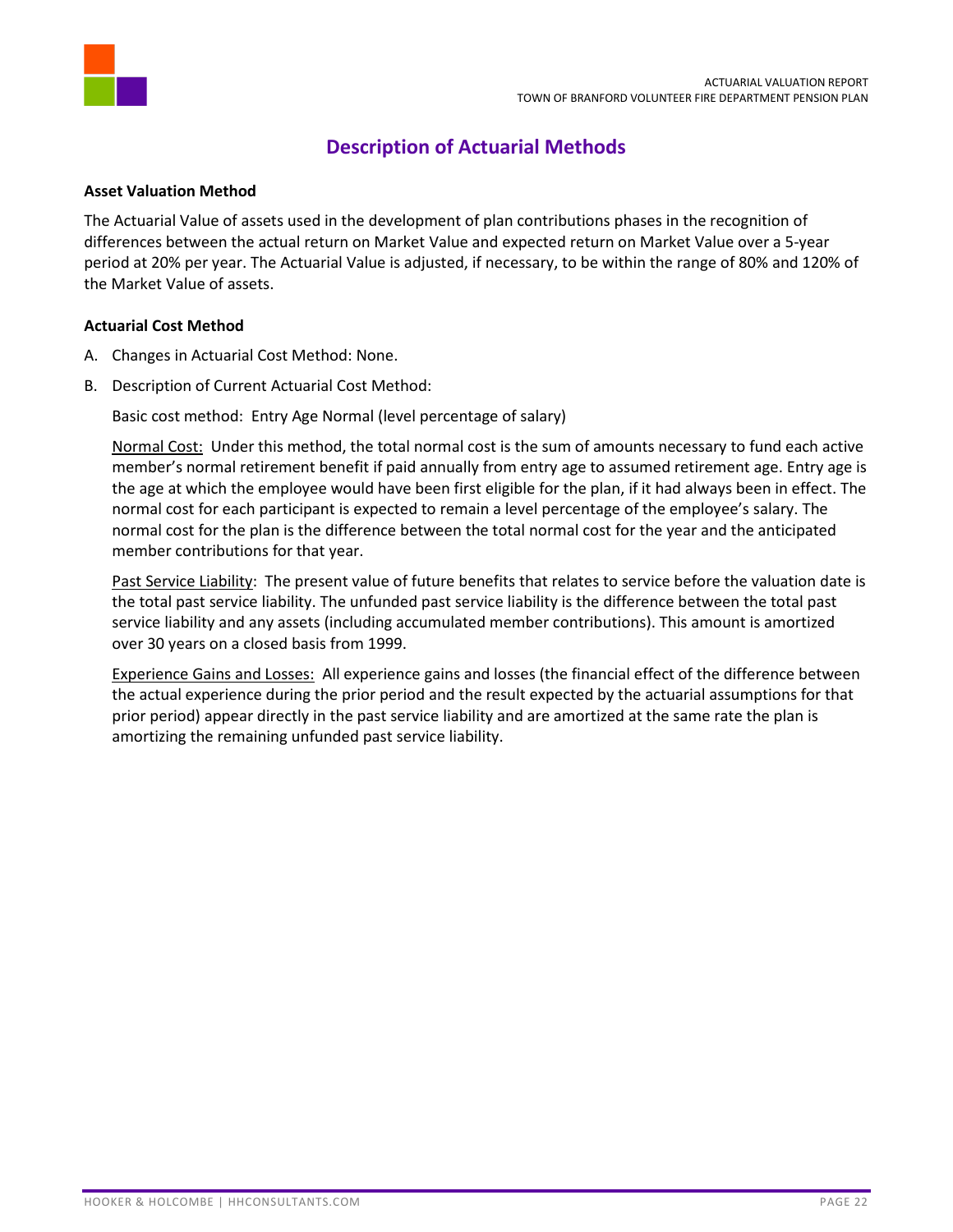

### **Description of Actuarial Assumptions**

### <span id="page-24-0"></span>**Changes in Actuarial Assumptions**

The valuation reflects changes in the actuarial assumptions listed below. (The assumptions used before and after these changes are more fully described in the next section.)

- Investment rate of return
- Mortality
- Inflation

The assumptions indicated were changed to represent the Enrolled Actuary's current best estimate of anticipated experience of the plan.

**Investment rate of return** (net of investment-related and administrative expenses)

6.75%. (Prior: 7.00%)

The assumption was changed to better reflect anticipated experience.

### **Inflation**

2.75%.

This assumption is based on long term historical inflation numbers. While near term averages have been lower, we do not believe this trend will continue indefinitely and expect that there will be a reversion to the long-term average.

The assumption was changed to better reflect expected experience.

#### **Mortality**

RPH-2014 Mortality Table adjusted to 2006 total dataset, headcount-weighted, projected to the measurement date with Scale MP-2017.

(Prior: RPH 2014 Mortality Table adjusted to 2006 total dataset, headcount-weighted, projected to the measurement date with Scale MP-2015.)

#### **Mortality Improvement**

Projected to date of decrement using Scale MP-2017 (generational).

Prior: Projected to date of decrement using Scale MP-2015 (generational).

We have selected this mortality assumption because it is based on the latest published pension mortality study released by the Society of Actuaries appropriate for this plan. The headcount-weighted table was used since benefits are not based on pay.

The mortality assumption was updated to better reflect actual experience.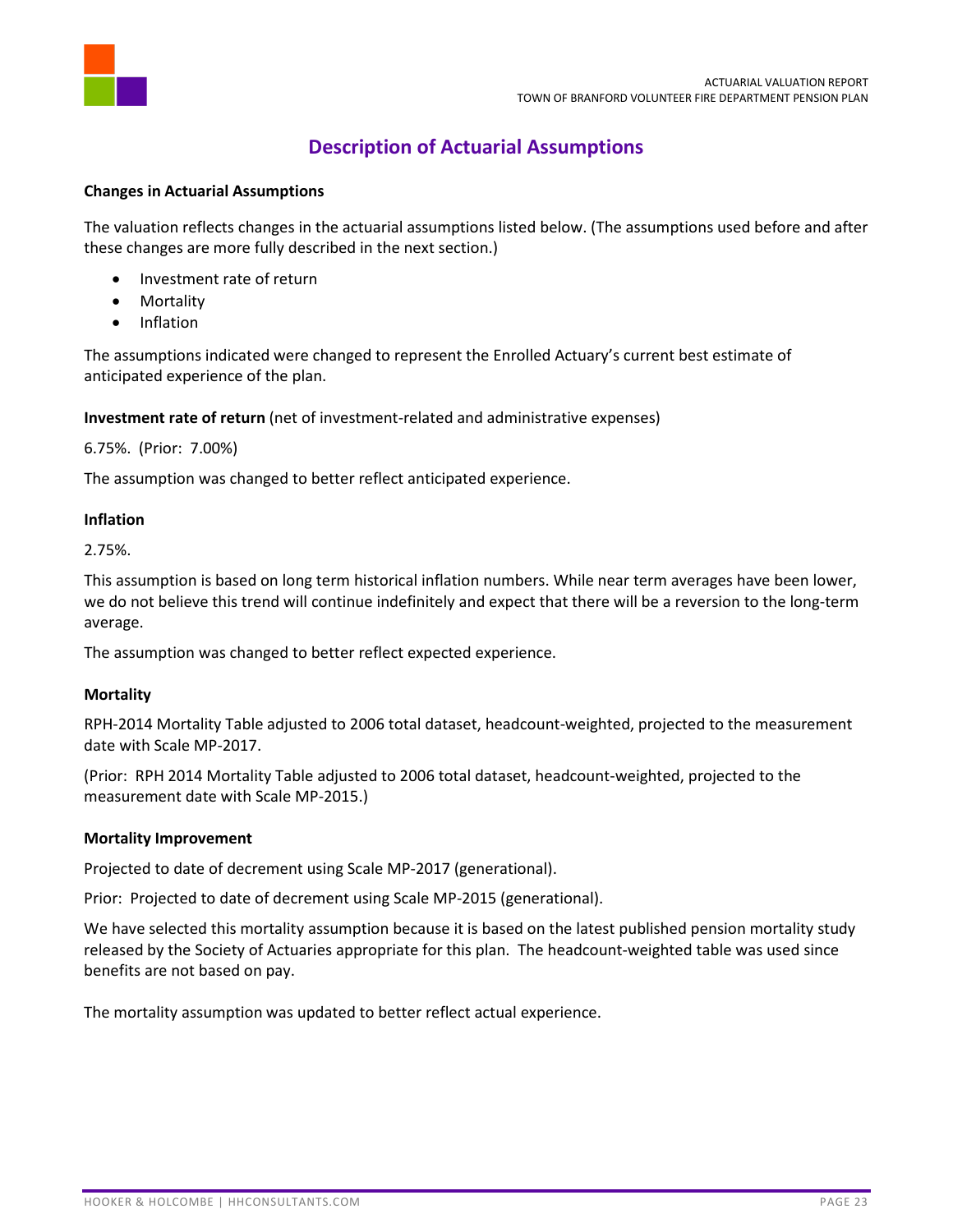

### **Retirement age**

| Age | Rate |
|-----|------|
| 65  | 50%  |
| 66  | 25%  |
| 67  | 25%  |
| 68  | 25%  |
| 69  | 25%  |
| 70  | 100% |

### **Termination prior to retirement**

Sample termination rates are as follows:

#### Table T-3

| Age | Rate |
|-----|------|
| 20  | 6.6% |
| 25  | 5.3% |
| 30  | 4.8% |
| 35  | 4.5% |
| 40  | 3.8% |
| 45  | 3.2% |
| 50  | 1.5% |

#### **Disability**

None.

The actuarial assumptions in regards to rates of decrement shown above are based on standard tables modified for certain plan features such as eligibility for full and early retirement where applicable and input from the plan sponsor.

#### **Administrative expenses**

None. Expenses are assumed to be paid directly by the Town.

### **Pre-Retirement Spouse Benefit, Disability Benefits and Termination Benefits**

Costed explicitly.

### **Accrual of Service**

35% of Active Employees will qualify for service credit each year.

The assumption changes increased liabilities by about 2.0%.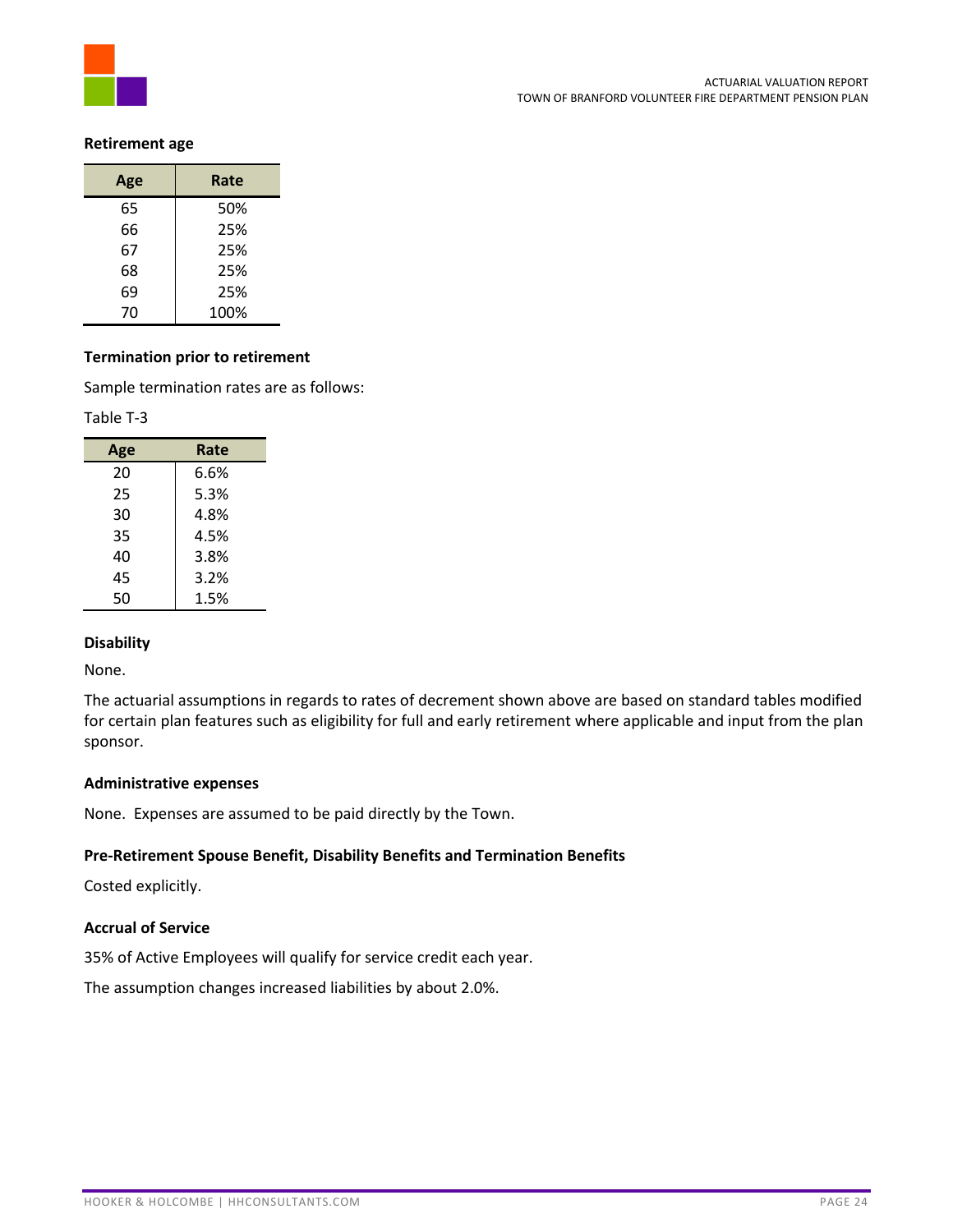

### **Summary of Plan Provisions**

<span id="page-26-0"></span>This exhibit summarizes the major provisions of the Plan. It is not intended to be, nor should it be interpreted as a complete statement of all plan provisions. To the extent that this summary does not accurately reflect the plan provisions, then the results of this valuation may not be accurate.

### **Effective Date**

Original: January 1, 1991.

Last Amendment: February 20, 2002.

### **Service**

All years of service with the Fire Department from date of membership to early retirement, termination of employment, or Retirement Date.

### **Credited Service**

No credit prior to January 1, 1991, except active Firefighters with at least 10 years of firefighting service will receive credit for 5 years of service. Maximum years of credited service equals 30.

Based on requirements for credit established by the Committee:

### **1991 and 1992**

| 40% of calls of member's company |                   |            |
|----------------------------------|-------------------|------------|
| 24 drills (company or town)      |                   |            |
| or                               |                   |            |
| 52 calls (Fire or EMS)           |                   |            |
| 24 drills                        |                   |            |
| 1993 and after                   |                   |            |
| Minimum of 100 points            |                   |            |
| Min. 36 fire or EMS calls        | 1 point each $=$  | 36         |
| Min. 8 town drills*              | 4 points each $=$ | 32         |
| Min. 16 company drills           | 2 points each $=$ | 32         |
|                                  |                   | 100 points |

Sanctioned parade may be substituted for a fire call.

*\*Town drill may be substituted for a company drill when the minimum is reached (at 2 points per drill). A minimum of 12 will be held. A (sanctioned) parade may be substituted for a fire call. Drills must be approved by Training Division.*

#### **Normal Form of Annuity**

Life Annuity.

### **Normal Retirement Date**

The first day of the month coinciding with or next following the Participant's 65th birthday and the completion of five years of Credited Service after January 1, 1991.